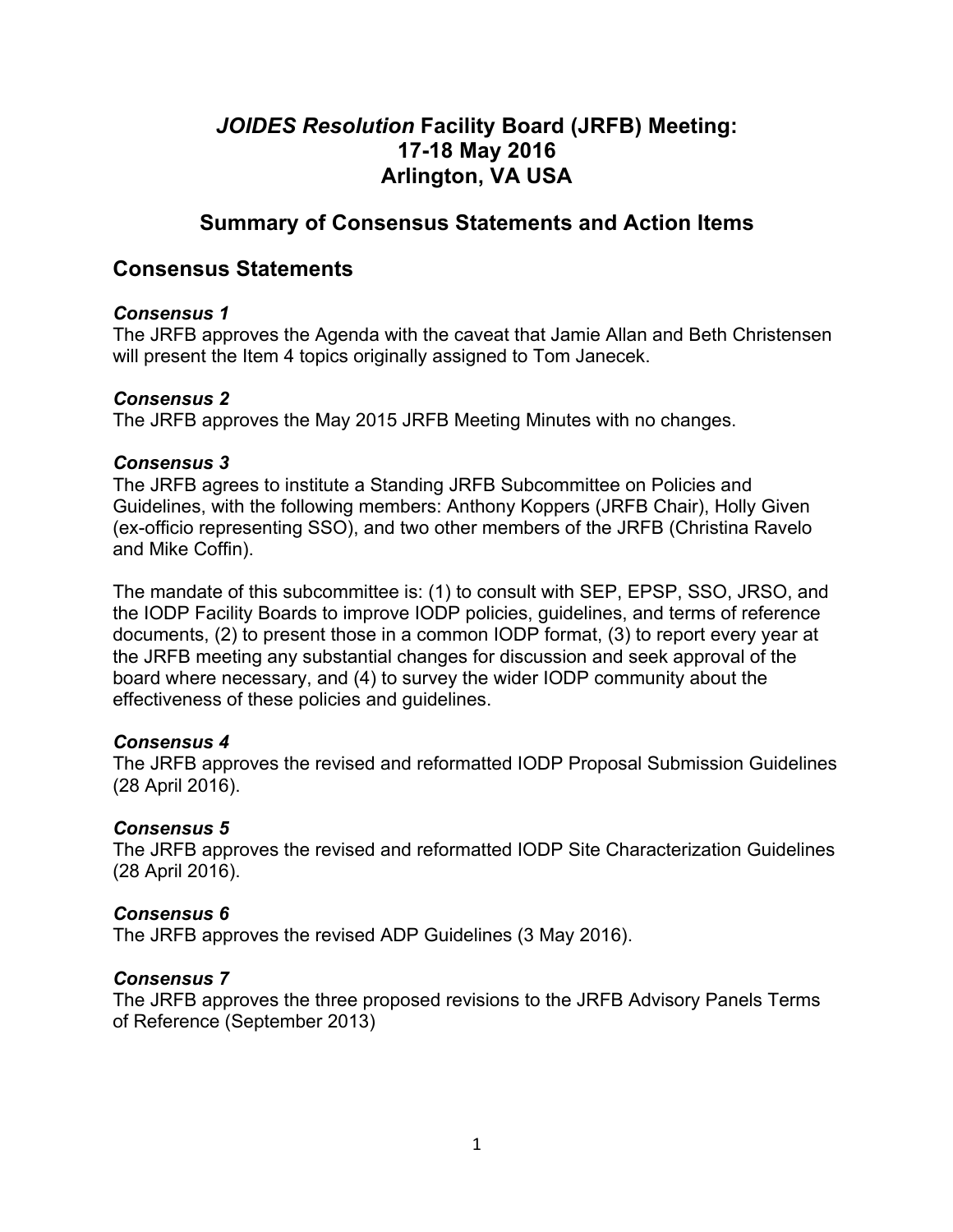#### *Consensus 8*

The JRFB encourages all Program Member Offices to keep providing strong nominations for new SEP and EPSP members with nominal 3-year rotations, while striving to increase diversity, including early- to mid-career scientists.

#### *Consensus 9*

The JRFB agrees with the deactivation of in total 15 dormant SEP proposals (as per JRFB 1505 Consensus Statement 4) and affirms it will continue monitoring and deactivating inactive (>5 years) proposals as necessary.

#### *Consensus 10*

The JRFB approves the plan to contact proponents (via e-mail) of inactive (>5 years) proposals at JRFB to update their proposal (via an Addendum or PRL). The JRFB may ask SEP to comment on any updated science objectives, if necessary.

#### *Consensus 11*

The JRFB recommends Full Proposal 832 (Tasman Frontier Subduction) for scheduling in FY17 before Expedition 369 (SW Australia Margin Cretaceous Climate). Furthermore, the JRFB recommends the scheduling of a one-month combined logging-while-drilling (LWD) expedition based on APL Proposal 841 (Creeping Gas Hydrate Slides) and Full Proposal 781A (Hikurangi Observatory), followed by Full Proposals 751 (West Antarctic Ice Sheet Climate), completion of 781A (corks and coring) and 818 (Brothers Arc Flux) in FY18. The JRFB recommends Proposals 567 (South Pacific Paleogene) and 839 (Amundsen Sea Ice Sheet History) for scheduling in the beginning of FY19. The expectation of the JRFB is that there will be 10 months of operations in FY19.

#### *Consensus 12*

The JRFB affirms that, based on current and anticipated proposal pressure, the JOIDES Resolution will follow a path from the southwestern Pacific Ocean, through the Southern Ocean, and into the Gulf of Mexico and the Equatorial and South Atlantic, for opportunities for drilling there in FY19 and continuing into FY20. The JRFB expects that the JR will then continue to operate in the general area of the Atlantic and adjacent seas in FY21.

#### *Consensus 13*

The JRFB is very pleased with the results and recommendations presented in the FY15 Co-chief Scientists Report and the FY15 JRSO NSF Site Review Report (January 2016). Both reports underscore the outstanding operation and very capable management of the JOIDES Resolution facility by the JRSO. In addition, the JRFB fully supports the conclusions and recommendations by the NSF in their response to the FY15 reports, in particular to add personnel in support of 10-11 months/year IODP operations.

#### *Consensus 14*

The JOIDES Resolution Science Operator (JRSO) Annual Program Plan (APP) FY17 is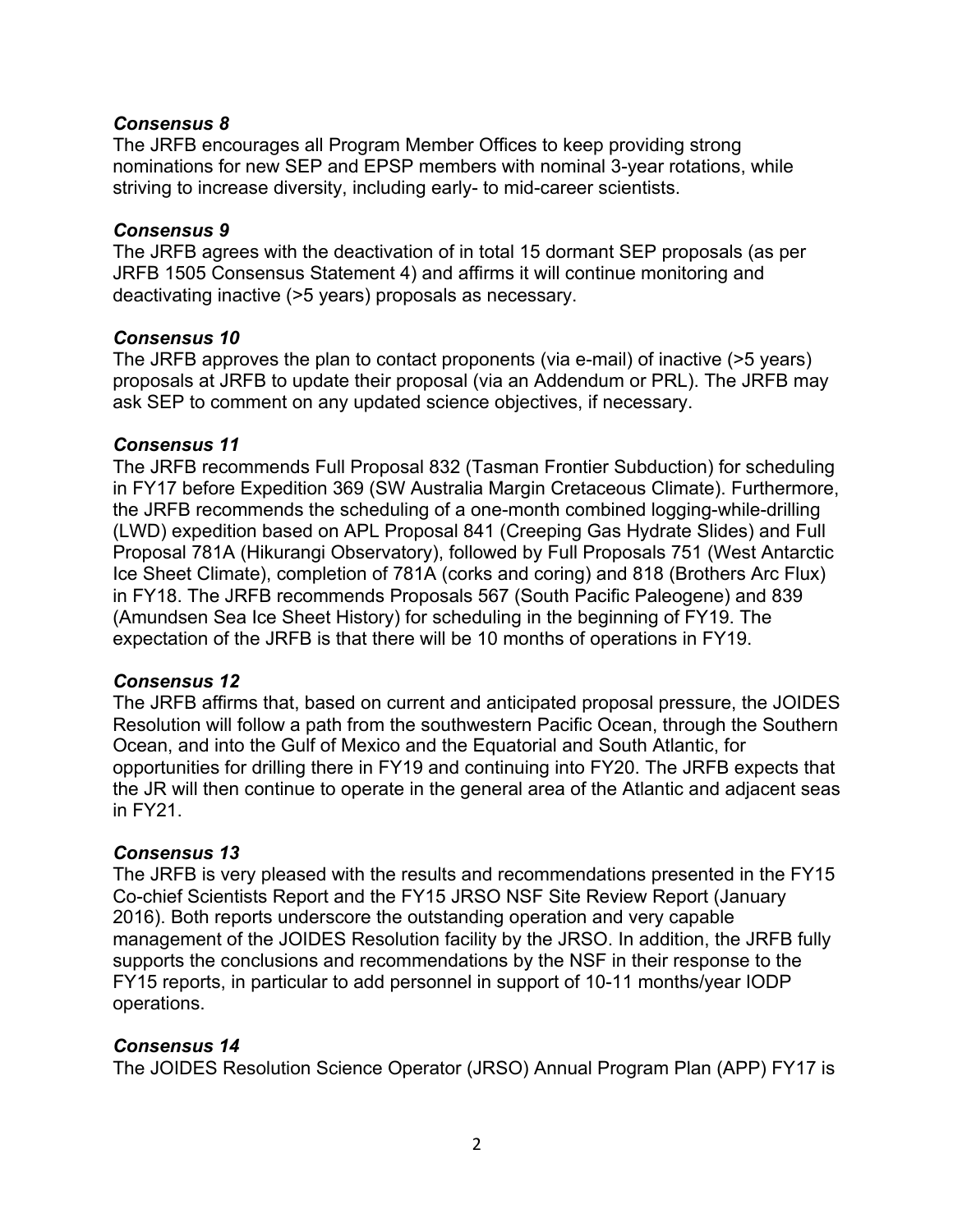recommended for approval in principle. A final plan adding Tasman Frontier Subduction (P832) in APP FY17 and XRF scanning in an Addendum to APP FY16 will be considered for approval.

*(Postscript: The JRSO APP FY17 and the Addendum to APP FY16 were approved (via email) on 22 July 2016.)*

#### *Consensus 15*

The JRFB supports the implementation of XRF scanning as a new IODP Standard Onshore Measurement as will be proposed by the JRSO in an Addendum to the Annual Program Plan of FY16.

#### *Consensus 16*

The Science Support Office Annual Program Plan (APP) FY17 is recommended for approval in principle. A final plan will be considered for approval.

*(Postscript: The SSO APP FY17 was approved (via email) on 25 July 2016.)*

#### *Consensus 17*

The JRFB supports NSF's plans for the shallow JR100 coring program to be implemented during non-IODP periods, when the JRFB schedule for the JOIDES Resolution permits.

#### *Consensus 18*

The JRFB is impressed with the new, simplified implementation of the IODP.org website and agrees that it should be put online by June 2016.

#### *Consensus 19*

The JRFB sincerely thanks both Andrew Roberts and Ryo Anma for their excellent service on the JRFB as science members. Over the past three years the JRFB has vastly enjoyed their very enthusiastic and knowledgeable input in all JRFB matters, scheduling of proposals foremost.

#### *Consensus 20*

The JRFB thanks both Noritoshi Suzuki and Clive Neal for their excellent service on the CAB as member and as Chair.

#### *Consensus 21*

The JRFB sincerely thanks Dave Mallinson, co-chair of SEP for the last 4 years and member of SCP for another 3 years before that. His outstanding leadership and highenergy approach in nurturing proposals, during numerous SEP meetings, but most impressively offline, while working with many, many proponent teams, have been a tremendous service to the overall IODP program and success.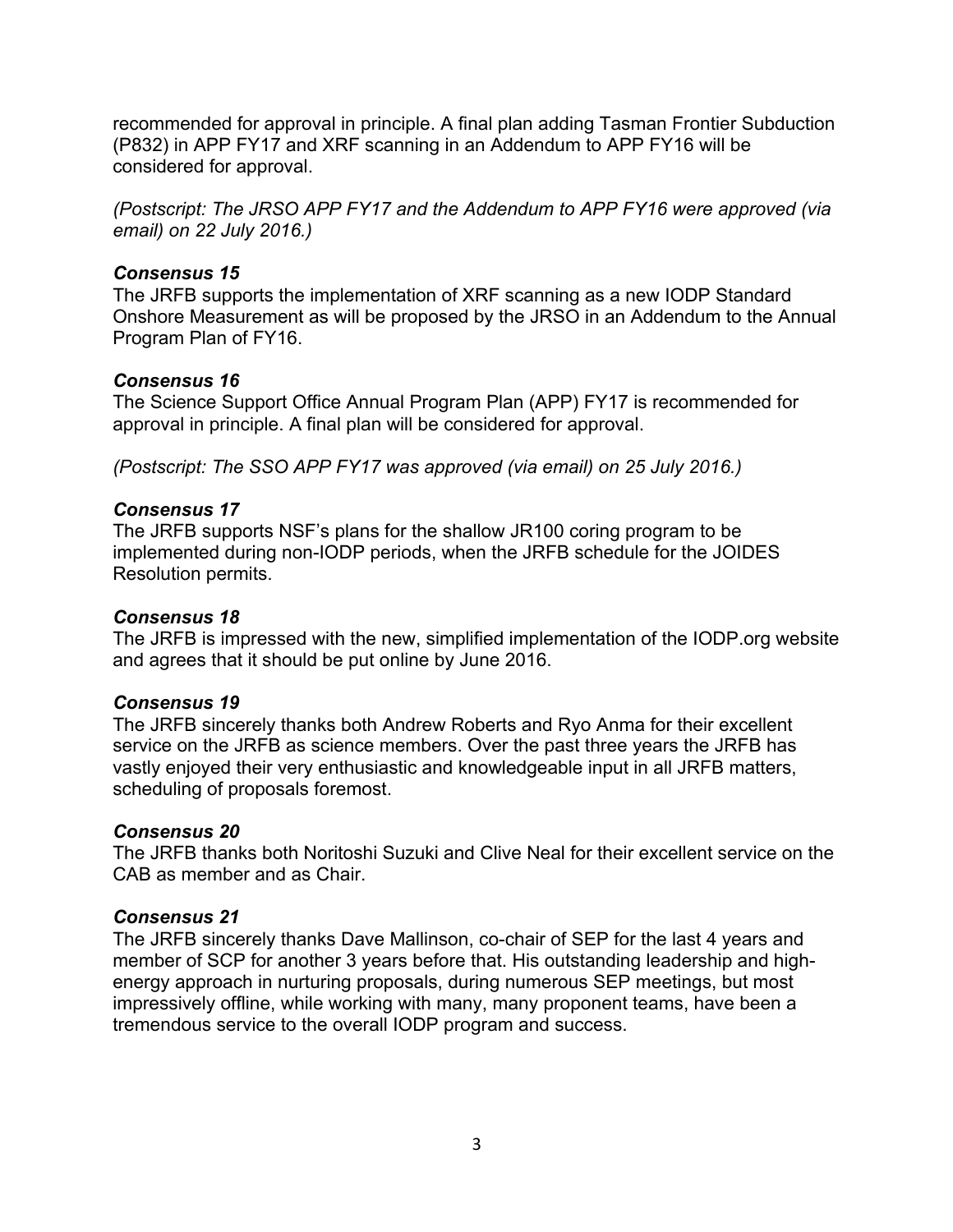# **Action Items**

#### *Action Item 1*

The JRFB Subcommittee on Policies and Guidelines will add example data packages into the overall IODP Site Characterization Data Guidelines.

#### *Action Item 2*

The JRFB Subcommittee on Policies and Guidelines will update and merge the Guidelines for Joint IODP-ICDP "Amphibious" ADP Proposals into the IODP Proposal Submission Guidelines. The JRFB Chair will forward the updated guidelines to the ICDP Program Office.

#### *Action Item 3*

The JRFB Subcommittee on Policies and Guidelines will work on an updated ADP Implementation Policy in support of the Joint IODP-ICDP "Amphibious" ADP Projects. The updated policy will be circulated amongst all IODP Facility Boards before June 2016 for approval and then shared with ICDP by the JRFB Chair.

#### *Action Item 4*

The JRFB Chair will e-mail proponents who have proposals at JRFB that have been inactive for 5 years or more and request them to provide the JRFB with an update via an Addendum or PRL.

#### *Action Item 5*

The JRFB Chair will request that USSSP solicit applications for the JRFB science member replacements of Andrew Roberts and Ryo Anma. Recommendations from this process will be circulated to the JRFB (by e-mail) for approval.

*(Postscript: New JRFB science members Wolfgang Bach and Liping Zhou were selected (via email) on 29 August 2016.)*

#### **Action Item 6**

The JRFB Chair will request that the EFB and CIB Chairs solicit applications for CAB member replacements of Noritoshi Suzuki and Clive Neal. Recommendations from this process will be circulated to the JRFB for approval. The CAB Chair will be appointed by the JRFB after the new slate of CAB members is known.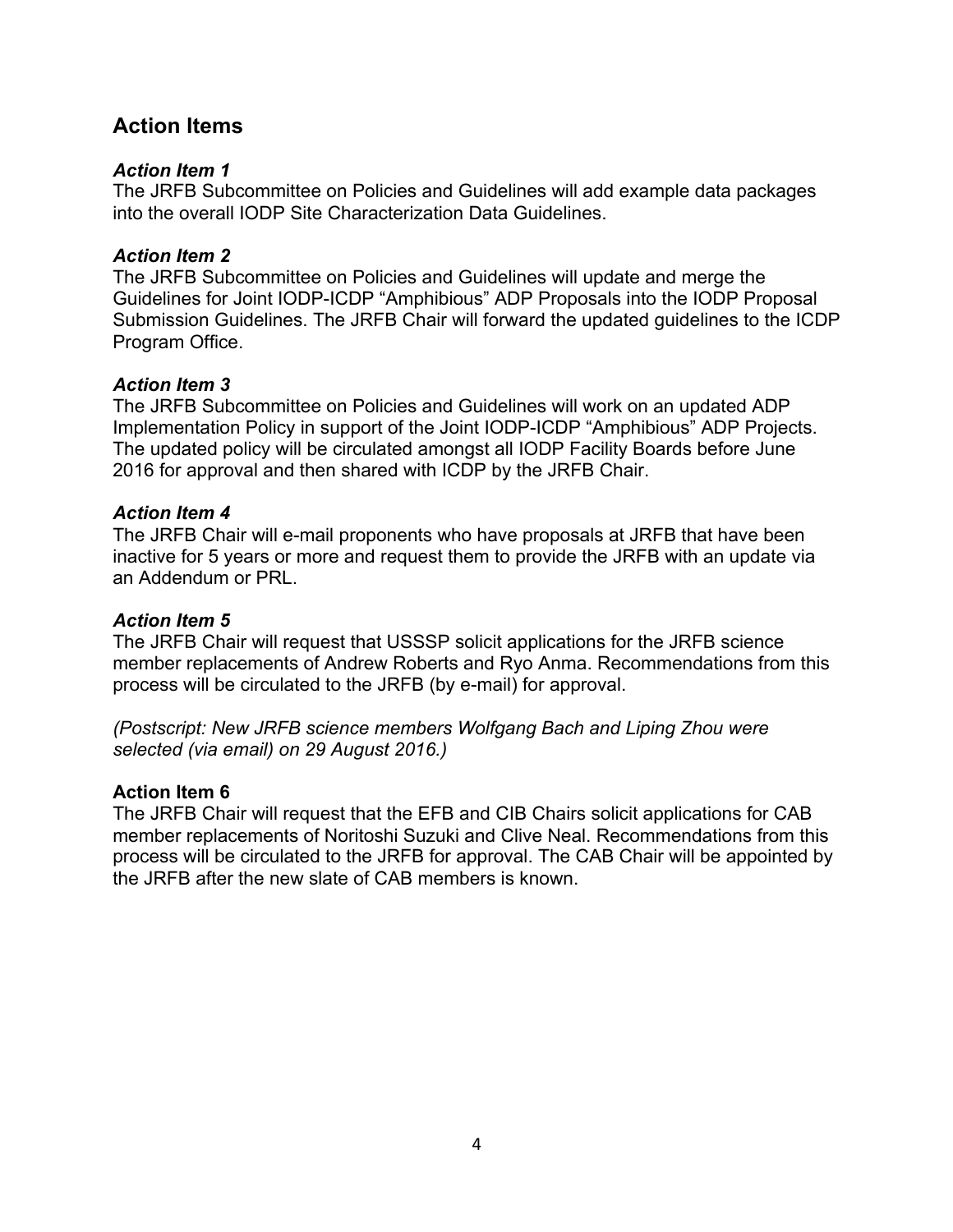# *JOIDES Resolution* **Facility Board (JRFB) Meeting Roster: 17–18 May 2016 Arlington, VA USA**

*JOIDES Resolution* Facility Board – JRFB

Paul Wilson **University of Southampton, UK** 

*Liaisons*

#### *Observers*

Rita Bauer **IODP** Science Support Office, Scripps Institution of Oceanography, USA Jan Behrmann FSSAC Chair, Helmholtz Centre for Ocean Research Kiel (GEOMAR), Germany<br>Carl Brenner Funds Sentemont-Doherty Earth Observatory, Columbia University, USA USSSP, Lamont-Doherty Earth Observatory, Columbia University, USA Beth Christensen US Advisory Committee for USSSP Chair, Adelphi University, USA Nobu Eguchi CDEX, JAMSTEC, Japan<br>Dave Goldberg Lamont-Doherty Earth Ob Lamont-Doherty Earth Observatory, USA Nadine Hallman ECORD Management Agency, CERGE, France Bob Houtman National Science Foundation, USA Thomas Janecek National Science Foundation, USA Mitch Malone JRSO, Texas A&M University, USA Rick Murray National Science Foundation, USA IODP Section Chair, J-DESC, Tohoku University, Japan Rachel Orange National Science Foundation, USA Allison Reed U.S. State Department, USA<br>Eisho Sato Ministry of Education, Culture Ministry of Education, Culture, Sports, Science and Technology (MEXT), Japan Angela Slagle USSSP, Lamont-Doherty Earth Observatory, Columbia University, USA Shouting Tuo **IODP-China Office, Tongji University, China**<br>Michiko Yamamoto IODP Science Support Office, Scripps Institu IODP Science Support Office, Scripps Institution of Oceanography, USA

#### Not in Attendance

James Allan National Science Foundation, USA Brijesh Bansal Ministry of Earth Science, India Gilbert Camoin **ECORD Management Agency, CEREGE, France**<br>Se Won Chang<sup>1</sup> Korea Inst. of Geoscience and Mineral Res. (KIG) Se Won Chang<sup>1</sup> Korea Inst. of Geoscience and Mineral Res. (KIGAM), Republic of Korea<br>Brad Clement *JR Science Operator (JRSO)*, Texas A&M University, USA JR Science Operator (JRSO), Texas A&M University, USA Mike Coffin University of Tasmania, Australia Alvaro Crósta Coordenação de Aperfeiçoamento de Pessoal de Nivel (CAPES), Brazil<br>Qing Sun Contentive Centre for China's Agenda 21, China Administrative Centre for China's Agenda 21, China Ryo Anma **Calculfic Contains University of Tsukuba, Japan**<br>
Anthony Koppers, Chair **Changer Company Contains University, USA** Oregon State University, USA Clive Neal University of Notre Dame, USA Christina Ravelo University of California Santa Cruz, USA Andrew Roberts **Australian National University, Australia** 

Jamie Austin IODP Forum Chair, University of Texas at Austin, USA Sarah Davies ECORD Science Operator (ESO), University of Leicester, UK Holly Given **IODP** Science Support Office, Scripps Institution of Oceanography, USA Barry Katz **EPSP Chair, Chevron Corporation, Houston, TX, USA** Shin'ichi Kuramoto Center for Deep Earth Exploration (CDEX), JAMSTEC, Japan Dave Mallinson SEP Co-Chair, East Carolina University, USA Ken Miller SEP Chair, Rutgers, The State University of New Jersey, USA Yoshiyuki Tatsumi CIB Chair, University of Tokyo, Japan Dominique Weis ECORD Facility Board Vice-Chair, University of British Columbia, CA

<sup>&</sup>lt;sup>1</sup> Alternate for Gil Young Kim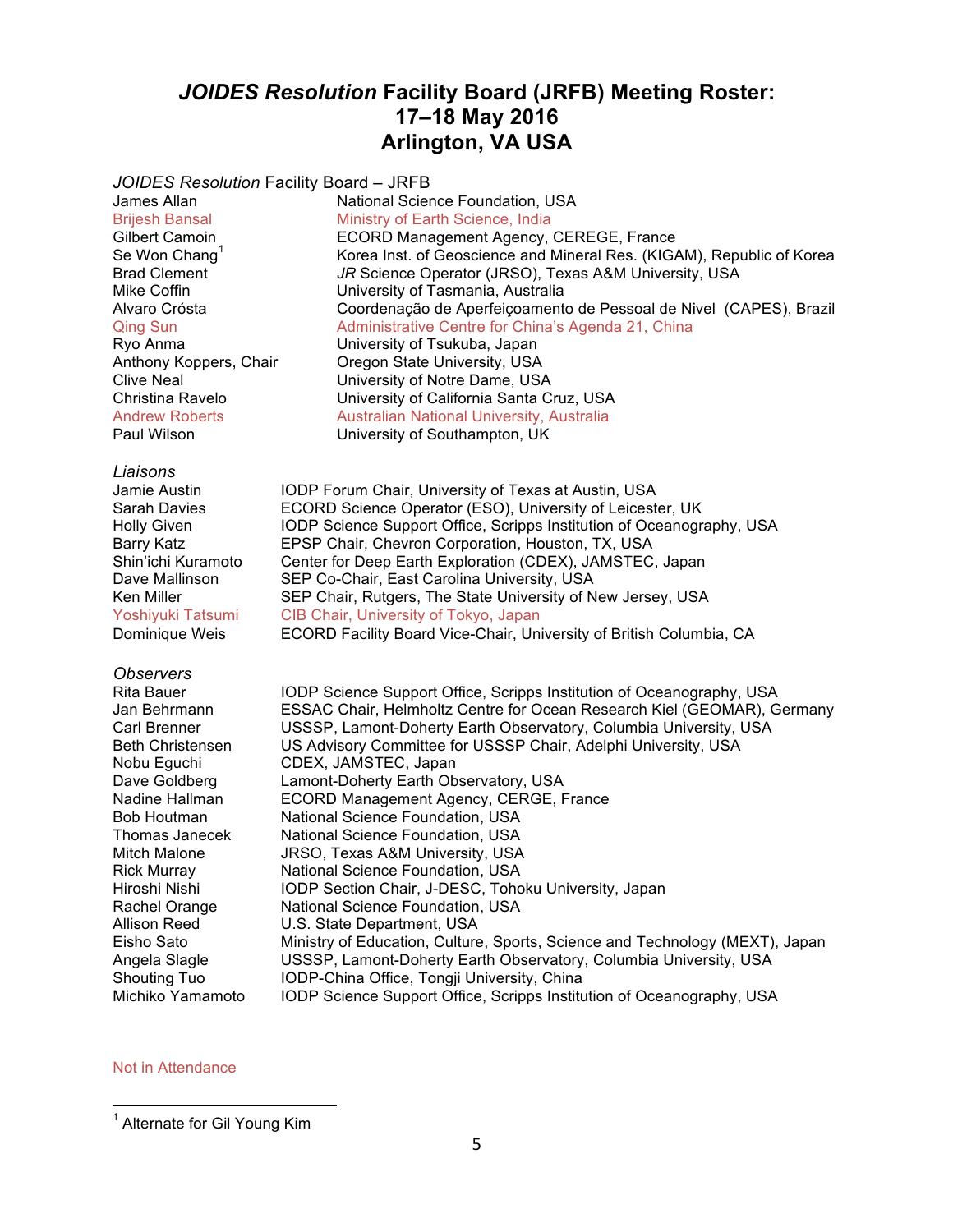# *JOIDES Resolution* **Facility Board Meeting Notes: 17-18 May 2016 Arlington, VA USA**

**Tuesday 17 May 2016 08:30-18:00**

#### **1. Welcome and Introductions**

*JOIDES Resolution* Facility Board (JRFB) Chair, Anthony Koppers, gave an overview of the most significant meeting topics, including:

- Scheduling of the *JOIDES Resolution* expeditions
- First *JOIDES Resolution* Science Operator (JRSO) Review Panel Report for FY15

Tom Janecek then welcomed the group and provided a brief overview of safety and comfort information.

Anthony introduced the new JRFB members, noted which members were absent, moderated self-introductions for all present, and reviewed the rules of engagement, confidentiality policy, and conflict of interest management for this meeting. Specifically, he directed conflicted members to remain in the room during the Science Evaluation Panel (SEP) proposal review presentation, the JRSO's schedule options presentation, and the general discussion session, but asked that those with conflicts not ask questions or provide comments. Anthony stated that any conflicted persons would need to leave the room during the decision session on the morning of May 18.

To wrap up the meeting introduction, Anthony reviewed the ship track, the expeditions since May 2015, and the IODP paper published in Eos.

# **2. Approval of Agenda**

Anthony Koppers requested consensus to approve the agenda. He received consensus to approve the agenda with the understanding that Jamie Allan and Beth Christensen will cover the topics assigned to Tom Janecek in Item 4 of the original agenda.

#### *Consensus 1*

The JRFB approves the Agenda with the caveat that Jamie Allan and Beth Christensen will present the Item 4 topics originally assigned to Tom Janecek.

# **3. Approval of May 2015 JRFB Meeting Minutes**

Anthony Koppers asked if the members recommended changes to the 2015 Meeting Minutes. Clive Neal noted that while the Nagoya Protocol was discussed, it produced no action items. Anthony replied that no action items will be added to the 2015 Meeting Minutes because each country is developing their unique response to the Protocol and action items will be generated on a case-by-case basis. With no other questions or issues raised, Anthony requested consensus to approve the 2015 Meeting Minutes, and the JRFB gave their approval.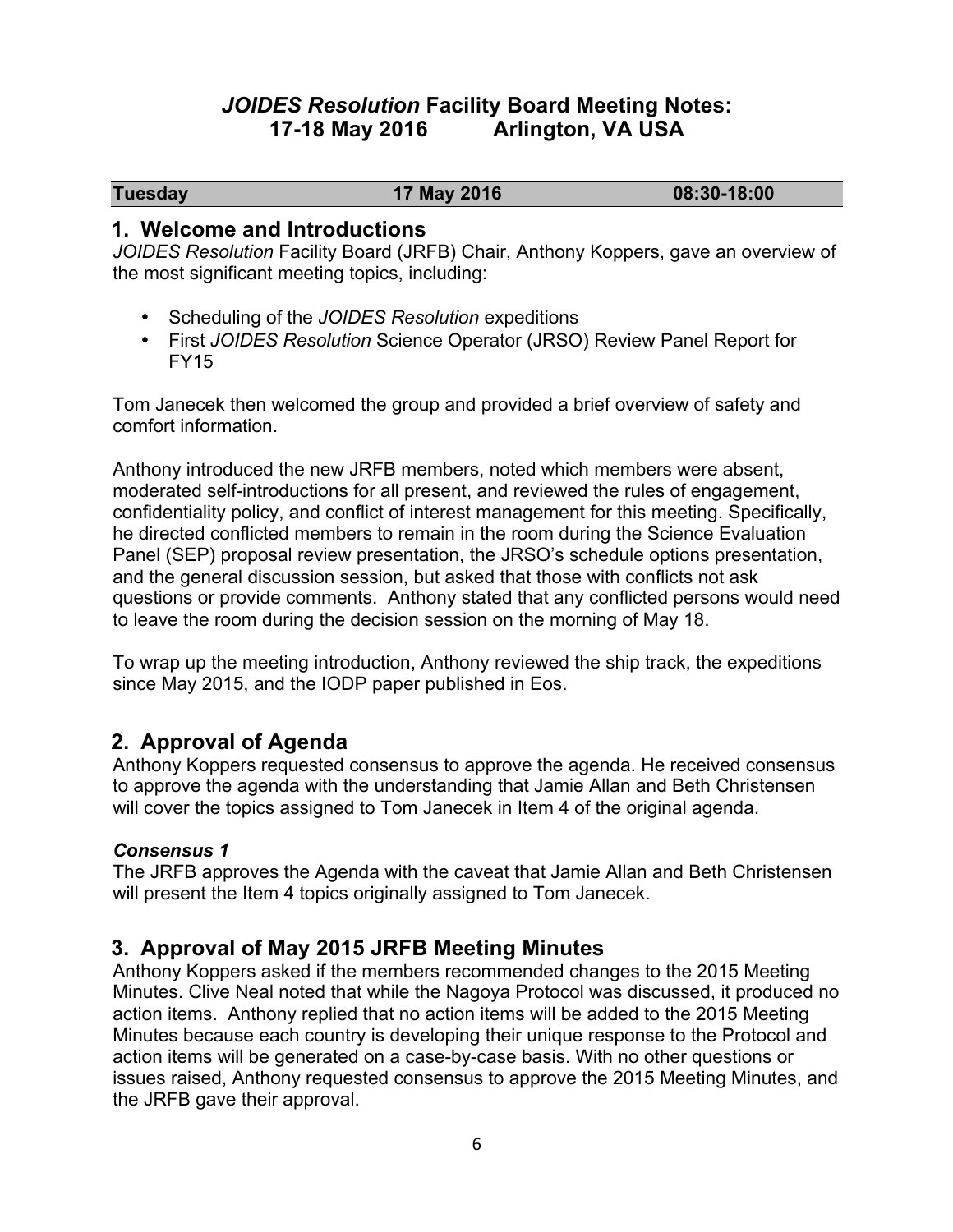#### *Consensus 2*

The JRFB approves the May 2015 JRFB Meeting Minutes with no changes.

# **4. National Science Foundation (NSF) Report**

#### *4A. Update by the OCE Division Director*

NSF Ocean Sciences (OCE) Director, Rick Murray, provided a high-level view of NSF funding for core science and infrastructure. He stated that the IODP continued to produce high-profile, first-class science, and that IODP's strong financial state was due to the hard work of IODP funding and hosting institutions. He expressed NSF's appreciation for the hard work done by all participating countries and he stressed that the scientific, cost cutting, and other financial actions and accomplishments of IODP give him several strong talking points when he is promoting IODP.

Rick reminded the group that the Sea Change Report encouraged and advised NSF to transfer money to the core science programs from the infrastructure programs, and that due to herculean efforts by Bob Houtman's group (including IODP) they transferred \$10M to the core science programs, and will continue this realignment process.

Clive Neal and Jamie Austin asked if the transfer of funds translated to more site survey opportunities funded through core science programs. Rick confirmed that funding of stand-alone proposals with seafloor seismic components continues to be strong. He stated that there is also an advantage to doing wrap-up surveys after coring, and the link between surveying and scientific drilling is strong.

Anthony Koppers asked 1) if additional fund transfers would be requested, and 2) where can IODP do better? In response to question 1: The process will be iterative and future requests are possible. In response to question 2: High-profile science is the goal and IODP's number one objective should be getting the word out regarding our science. While NSF is focused on getting the word out in Washington, DC and with IODP member nation governments, IODP participants can focus on making the scientific community, and the general population, more aware of IODP science.

#### *4B. NSF Budget and Forecast*

Jamie Allan stated his opinion that the IODP program is currently enjoying a high degree of success and recognition. In support of Rick Murray's call to get the word out, Jamie highlighted that IODP MSP Expedition 364 (Chicxulub K-Pg Impact Crater) is getting wide airplay, and IODP *Chikyu* Expedition 365 (Exploring the Fault Trace – NanTroSEIZE) videos are emphasizing the benefit of the international program and partner platform providers to the U.S. Community.

Jamie gave a brief presentation highlighting IODP financial, operational, and administrative progress, including:

- IODP's Positive Financial Situation
- NSF's Request to JRSO to
	- $\circ$  Operate for 10 months in FY17 (if possible)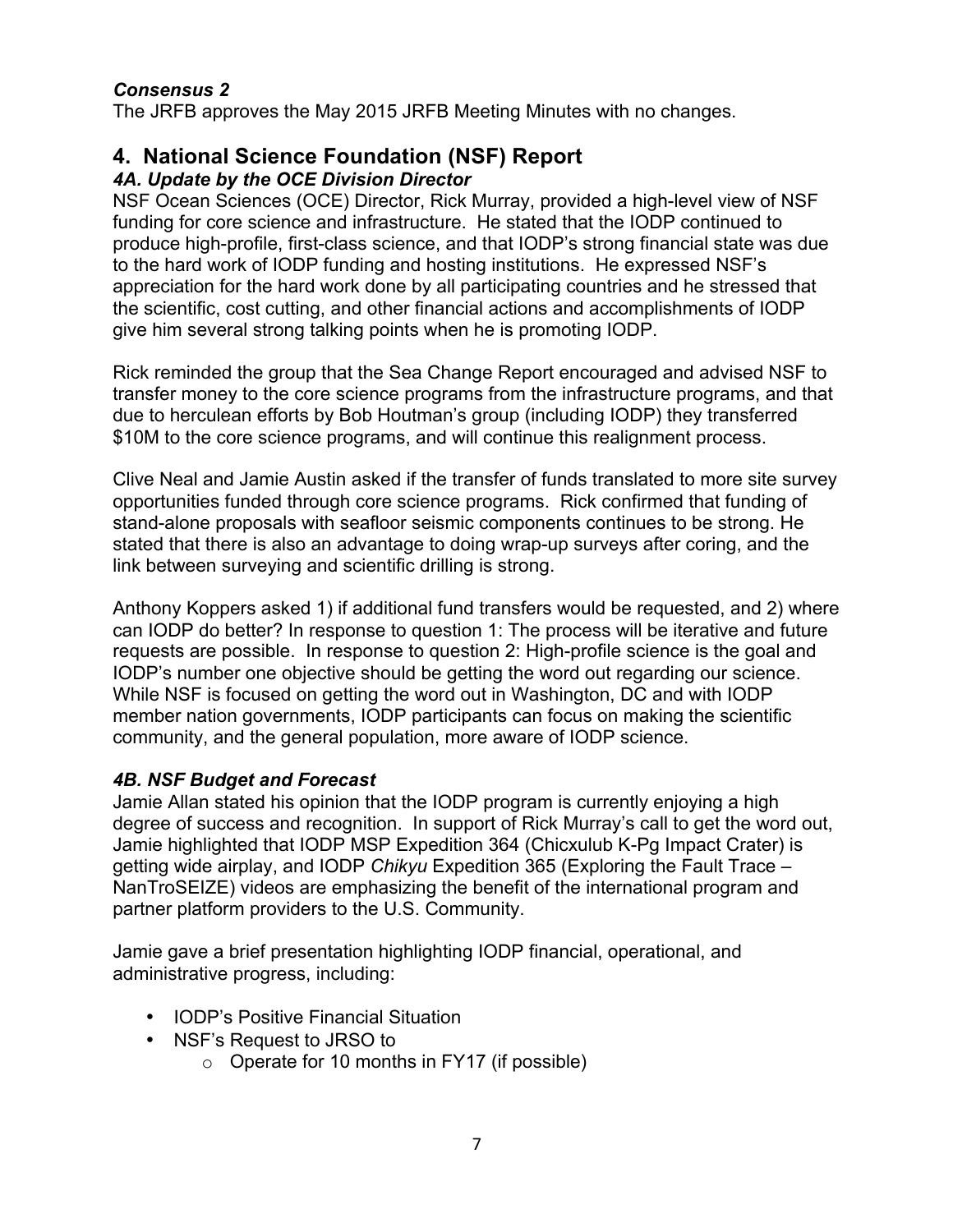- $\circ$  Increase US Science Party Members from 8 to 10 (including the Onboard Outreach scientist), with associated increases to US Science Support Program (USSSP) and the Science Support Office (SSO)
- JR Facility Review Progress and Schedule going forward
- NSF's Support of IODP-related Core Science Proposals through MGG

Jamie pointed out that the JR's reduced costs offered a lot of opportunities, helped to restore the balance recommended by the Sea Change report, and made it possible to increase annual operations from 8 to 10 months.

Jamie clarified that, while increasing the US Science Party headcount, the inclusion of the Onboard Outreach Program scientist (Education Officer) into the US Science Party placed their leadership clearly within the Science Party, and gave the Education Officer the same publishing responsibility as other Science Party members. He confirmed that Education Officers, will be included as part of the Science Party in future Memoranda of Understanding (MOU) with member nations.

#### *4C. Renewal Process for JRSO Cooperative Agreement in 2019 and Associated US Activities*

Beth Christensen presented the goals, plans, and schedule of US Advisory Committee (USAC) for Scientific Ocean Drilling in their support of NSF's mid-point renewal/review of the *JOIDES Resolution* Facility. USAC plans to gather data through a survey and a small workshop similar to their 2012 meeting in Denver. Mirroring NSF's needs for the National Science Board presentation in 2018, USAC will work to:

- A. Affirm or (re)prioritize the science plan as it relates to US needs
- B. Assess the role of the JR to date in accomplishing the science plan
- C. Project the JR's role in the completion of the remainder of the science plan
- D. Highlight the regional operational approach, including planning and science syntheses workshops and products

USAC's approach will include a steering committee to develop the survey and approximately 40 workshop participants (US community and a subset of pre-selected report writers). The strategy for the survey is to focus on the ability of the JR to support the science plan (rather than focusing on the science plan itself) by:

- Collecting demographic data
- Tying the success of the 14 challenges to the facility
	- $\circ$  Understand how the JR helped (or did not help) to address the challenges
	- $\circ$  Consider treating the facility as units (e.g. drilling technology, equipment, and upgrades)
- Linking to the regional approach (Monsoon results and Antarctic workshops)
	- $\circ$  Highlight the benefit of fuel costs to the regional focus on science

Beth provided the timelines for implementation of the survey/workshop and the facility renewal process; with the survey at AGU in December and the process ending with a report made available to NSF for use in their NSB presentation in 2018.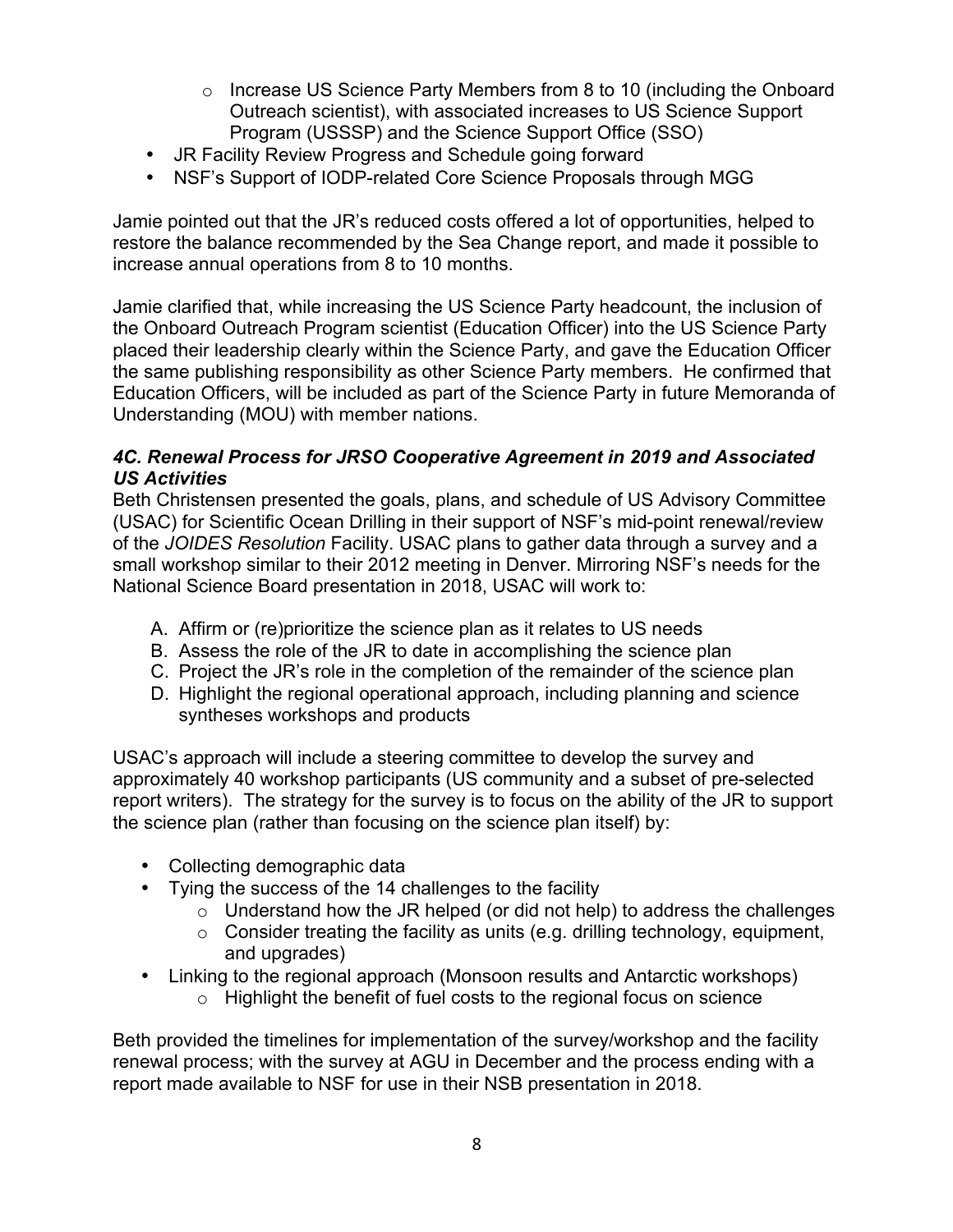Several attendees questioned the plan to limit the workshop attendance to 40. Beth stated that the number was based on feasibility (how many can attend and still produce a concrete report) and she stated that the survey would serve as the larger US community input behind any decisions made. Other JRFB meeting attendees supported the ideas that:

- A larger group would better represent the community
- The other platform providers should be permitted to send liaisons
- A smaller executive writing group could effectively prepare the report

Beth stated that USAC and NSF wanted to keep the survey focused on the US request, but that the workshop could extend outside the US community. Jamie Allan made the comment that this workshop is intended to provide input from the U.S. Science Community to the NSF National Science Board, and that should remain its focus.

Mike Coffin encouraged the JRFB to share these community-based processes and the information generated from them with the member partners because they are useful to the other platform providers as they too are starting the process of petitioning to renew IODP funding.

Jamie Austin stated that it is important to let the Forum know so they can fold this information into what the other platform providers are doing. This will give some coherence to the renewal requests. He would like to see something in writing (e.g. a white paper) before the September Forum meeting. He also advised that the community should avoid requesting revisions to the Science Plan, but rather look at the positives in the science plan, and emphasize the regional aspect.

# **5. Science Support Office Report**

Holly Given, SSO Executive Director presented an update of activities and accomplishments at the SSO since May 2015. Her summary included:

- SSO Funding and Task Areas
- Proposal Call Language and Submission History
- Data File Submission History (Site Survey Data Base SSDB)
- Proposals Received in April 2016
- Outcome of two proposal cycles
- Guidance Documents (Document origins and need to revise/update)
- Post-SEP Small Group Meeting Issues and Outcomes (January 2016)
- Special Data Review of 877-CPP (January 2016)
- FY2016 Tech Developments
	- o New Proposal Data Base (PDB): Experience / Feedback
	- o New Website
		- Introducing new features (sortable tables, pie charts posted)
		- Time to move to the new site? Two week comments for approval
- Breakdown of Active Proposal Distribution by Status, Ocean, Challenges, Review Stage, Proponent, Platform, and Category.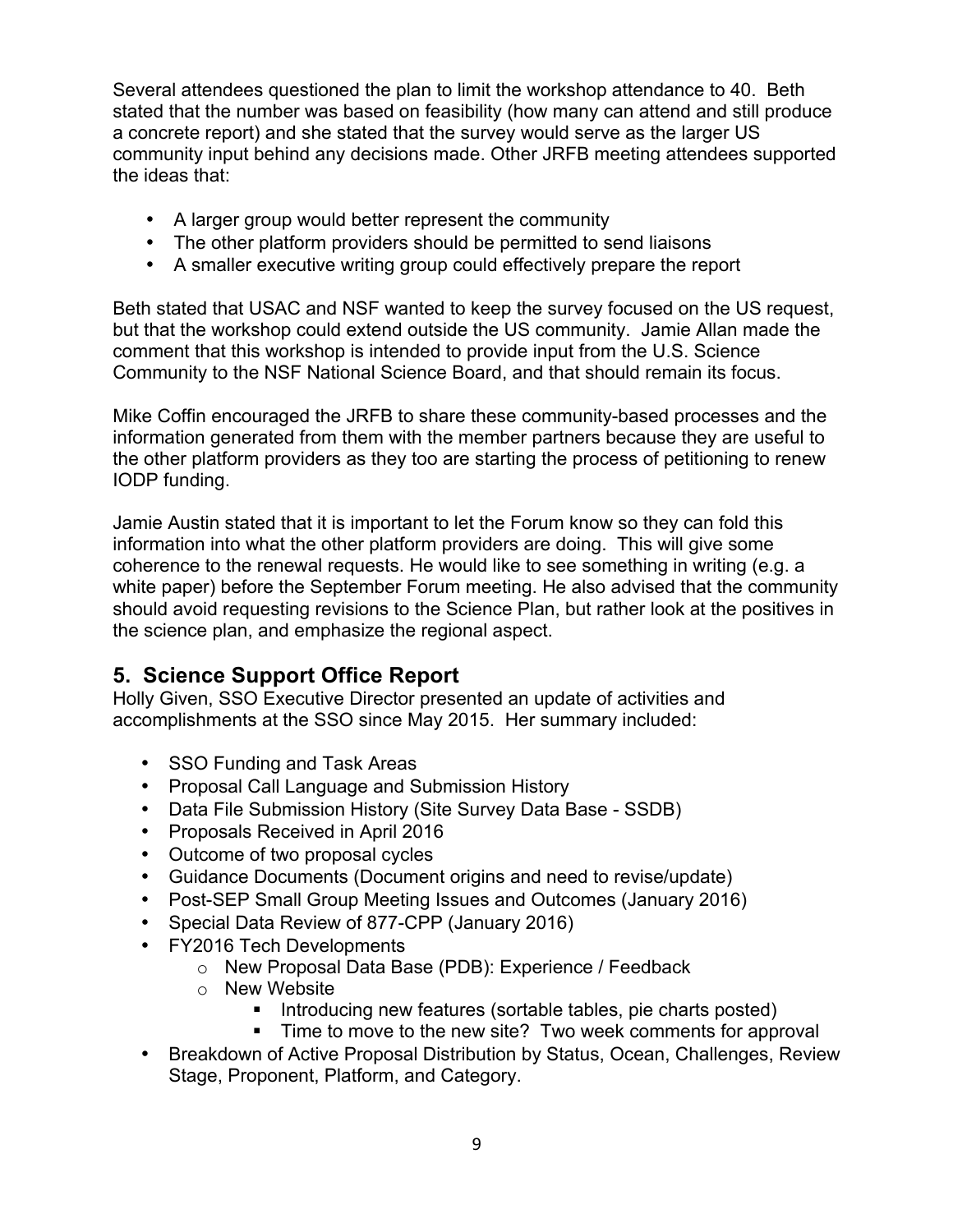Dave Mallinson, SEP Co-Chair thanked the SSO for their hard work and professional updates to the online tools. Jamie Austin urged the SSO to continue work on the call for proposals, as he's spoken with oil industry people who are interested in the JR being in the Gulf, and making the ship-track known in their circles will be important.

# **6. IODP Forum Report**

Jamie Austin, Forum Chair updated the JRFB regarding IODP Forum-related activities. His highlights included:

- The IODP Forum's general purpose, participation, and meeting schedule
- IODP's progress toward Science Plan fulfillment (Expeditions tabulated by Science Plan theme / challenge)
- IODP Forum 2015 consensus statements, including
	- o Review of Education and Outreach coordination
	- o Linkage between seismic surveys (imaging) and IODP drilling
	- o Proposed workshops that generate documents in service of renewal

Jamie, on behalf of the IODP Forum, asked for support (financial and staffing) from all IODP funded institutions and IODP funding agencies to assure that appropriate papers / documents are generated to support the upcoming IODP renewal efforts.

Beth Christensen stated that USAC has and will continue to discussed a regional Monsoon Workshop, and Tom Janecek agreed that NSF needs to provide appropriate funding toward a yet to be determined activity. Others agreed, that if IODP scientists are to be the initiators for public documents, they should be selected based on their ability to relate science to the public, and not on their association with the science. An alternative approach would be to ask an educational program or professional editor to partner with the IODP scientists to keep the science correct, but also keep it at a public level. Ken Miller noted that one-page documents are needed, as these are helpful with the public, and can serve to get larger documents started.

# **7. Policies and Guidelines Updates**

## *7A. Standing Subcommittee on Policies and Guidelines*

Anthony Koppers provided a history of policy and guideline document updates. Holly Given stated that one of the main reasons these documents will continue to need updates is to keep them consistent with the online SSDB and PDB systems.

Anthony recommended the JRFB set up a standing subcommittee on policies and guidelines. He reminded the group that the documents revised by this subcommittee must be reviewed and approved by the JRFB, the ECORD Facility Board (EFB), and the Chikyu IODP Board (CIB), and that this subcommittee would be tasked with revising *only* JRFB documents. Each Facility Board is responsible for maintaining the policy documents specific to their platform, and while the JRFB expects to be informed about revisions to the policy documents specific to the other platforms, it will not be the task of the JRFB subcommittee to implement those revisions.

The JRFB agrees to the following consensus statement (with mandates):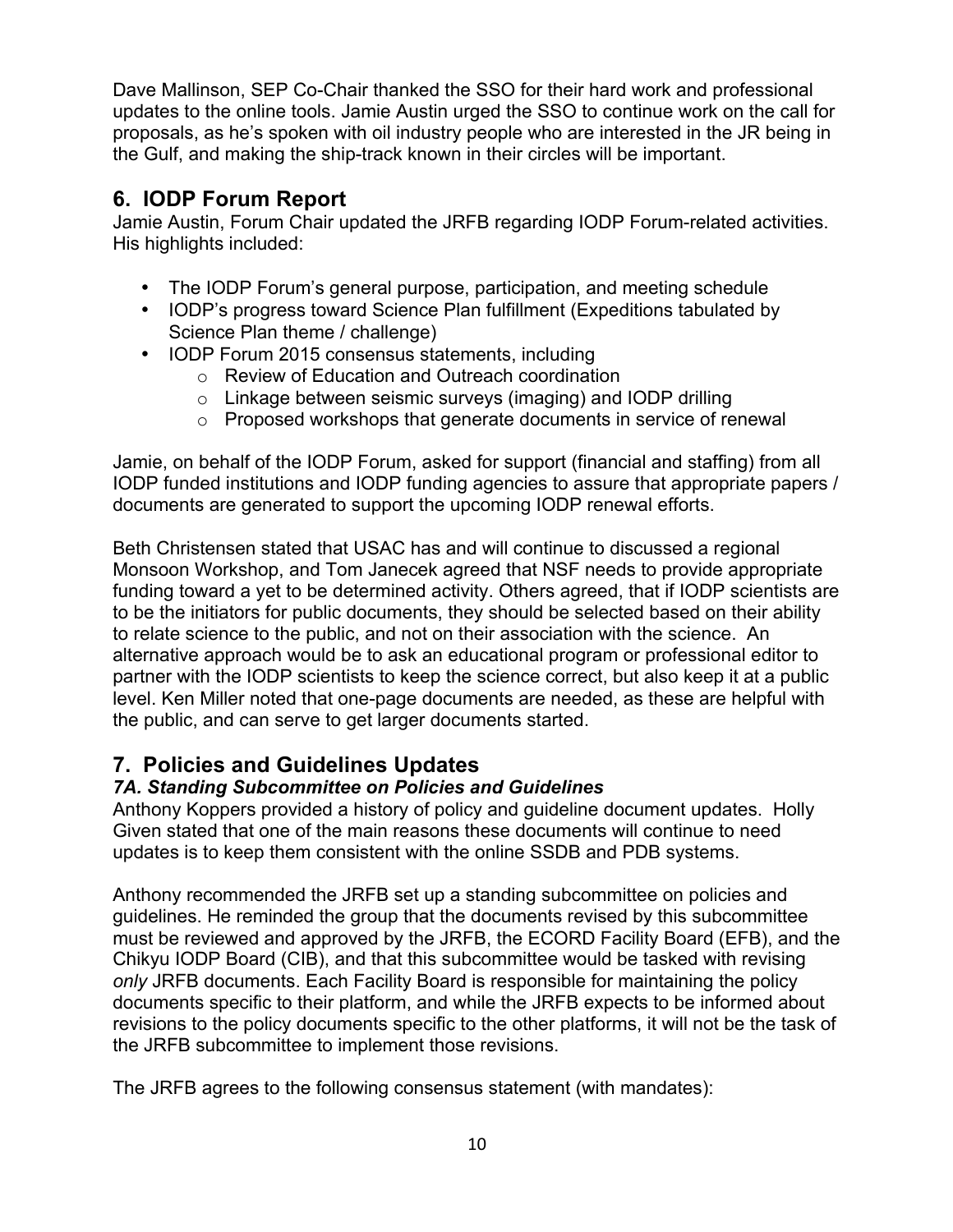**CONSENSUS STATEMENT 3**: The JRFB agrees to institute a Standing JRFB Subcommittee on Policies and Guidelines, with the following members: Anthony Koppers (JRFB Chair), Holly Given (ex-officio representing SSO), and two other members of the JRFB (Christina Ravelo and Mike Coffin).

The mandate of this subcommittee is: (1) to consult with SEP, EPSP, SSO, JRSO, and the IODP Facility Boards (JRFB, EFB, and CIB) to improve IODP policies, guidelines, and terms-of-reference documents, (2) to present those in a common IODP format, (3) to report every year at the JRFB meeting any substantial changes for discussion and seek approval of the board where necessary, and (4) to survey the wider IODP community about the effectiveness of these policies and guidelines.

#### *7B. IODP Proposal Submission Guidelines*

Anthony Koppers summarized the changes made to resolve the issues identified in this document as:

#### *7B1. Maximum Number of Lead Proponents and Total Proponents*

Anthony proposed that the JRFB approve the following change to the Proposal Submission Guidelines:

All proposals will now require a "list of proponents (maximum 20), specifying the name, affiliation, email, and expertise of each proponent. Up to 10 lead proponents may be specified. The Principal Lead Proponent and Data Lead (i.e. the lead proponent for site survey data) also need to be identified."

Gilbert Camoin asked how we settled on the number 20? Anthony stated that it was a bit random – 10 was not enough, 30 was too many.

#### *7B2. Email Verification of Proponents During Proposal Submittal*

After discussion of and revision to the originally proposed text, Anthony proposed that the JRFB approve the following change to the Proposal Submission Guidelines document:

"Upon acceptance of the proposal by the Science Support Office, individuals listed in the proponent table will receive an automatic email notification to confirm that they have agreed to this role."

Holly Given clarified that if the named proponent declined to accept proponent status on a proposal, the SSO would remove them from the proponent list after emailing appropriate individuals. The SSO will try email notification for a few rounds, and will continue to refine the process details, with advice from the JRFB Subcommittee on Policies and Guidelines.

Clive Neal noted that, as currently written, the Proposal Submission Guidelines imply a 5-year limit on revisions to Full proposals, but provide no information as to how that limit is enforced. Clive requested that text be added to state that proponents will be contacted if their proposal is inactive for 5 years, and if they are not responsive, the proposal will be deactivated. Clive agreed to draft the appropriate language and send it to Anthony.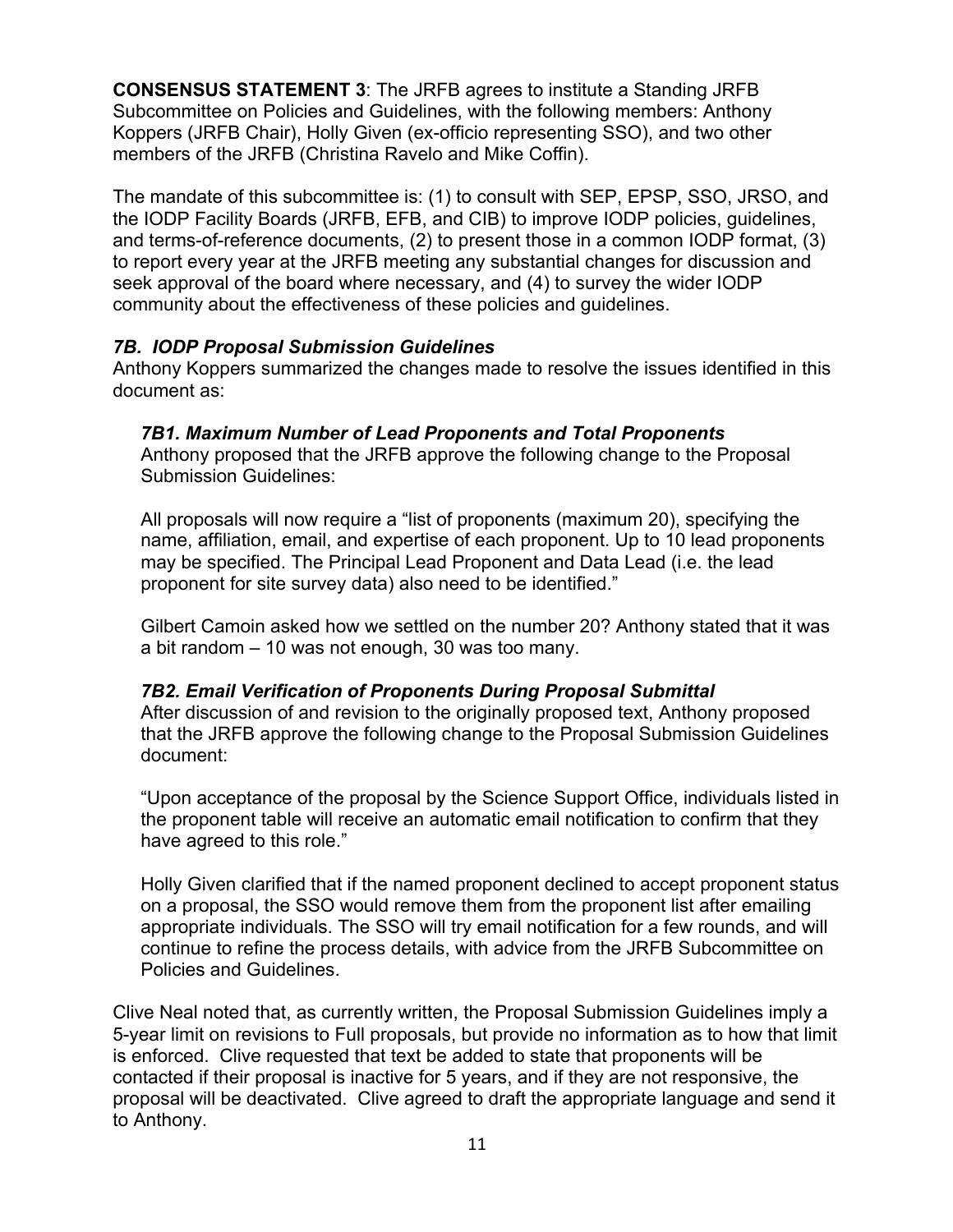The JRFB agreed to approve these suggested changes.

**CONSENSUS STATEMENT 4:** The JRFB approves the revised and reformatted IODP Proposal Submission Guidelines (28 April 2016).

#### *7C. IODP Site Characterization Guidelines*

Anthony Koppers summarized the updates made to the Site Characterization Guidelines document as:

- Posting of the revised Data Guidelines to iodp.org in September 2015
- Removal of redundant online documentation
- Adding Cover Page and Table of Contents and improving format

The JRFB agreed to approve this document as updated.

**CONSENSUS STATEMENT 5**: The JRFB approves the revised and reformatted IODP Site Characterization Guidelines (28 April 2016).

**ACTION ITEM 1**: The JRFB Subcommittee on Policies and Guidelines will add example data packages into the overall IODP Site Characterization Data Guidelines.

#### *7D. Amphibious Drilling Proposal (ADP) Guidelines*

Anthony Koppers reviewed the history of this item and the previous agreements / consensus statements of the Facility Boards related to this document.

# *7D1. Improved Pre-proposal Stage and Workshop Funding Guidelines*

Anthony pointed out that two issues remain unresolved:

- 1) The nature and requirements of IODP pre-proposals were not addressed
- 2) IODP does not have a program-wide workshop budget

Anthony addressed these issues with an updated flow chart showing the process of coordinated review for an ICDP workshop proposal and an IODP pre-proposal.

Angela Slagle and Clive Neal asked what mechanism SEP and SAG will use to discuss proposal review results, how that would be coordinated by the National Program Offices, and how will any budgetary implications be addressed? Anthony suggested this would involve enhanced communication between the SEP and SAG Chairs, while Jamie Austin recommended that each panel have a liaison from the other panel attend their meetings. Holly Given pointed out that each IODP Program Member Office (PMO) is also asked to send a liaison to the SEP meetings, and their presence at these meetings gives them the opportunity to hear and respond to SEP decisions regarding ADPs. In addition, the onus is on the proponents to work with the IODP PMOs regarding workshop funding.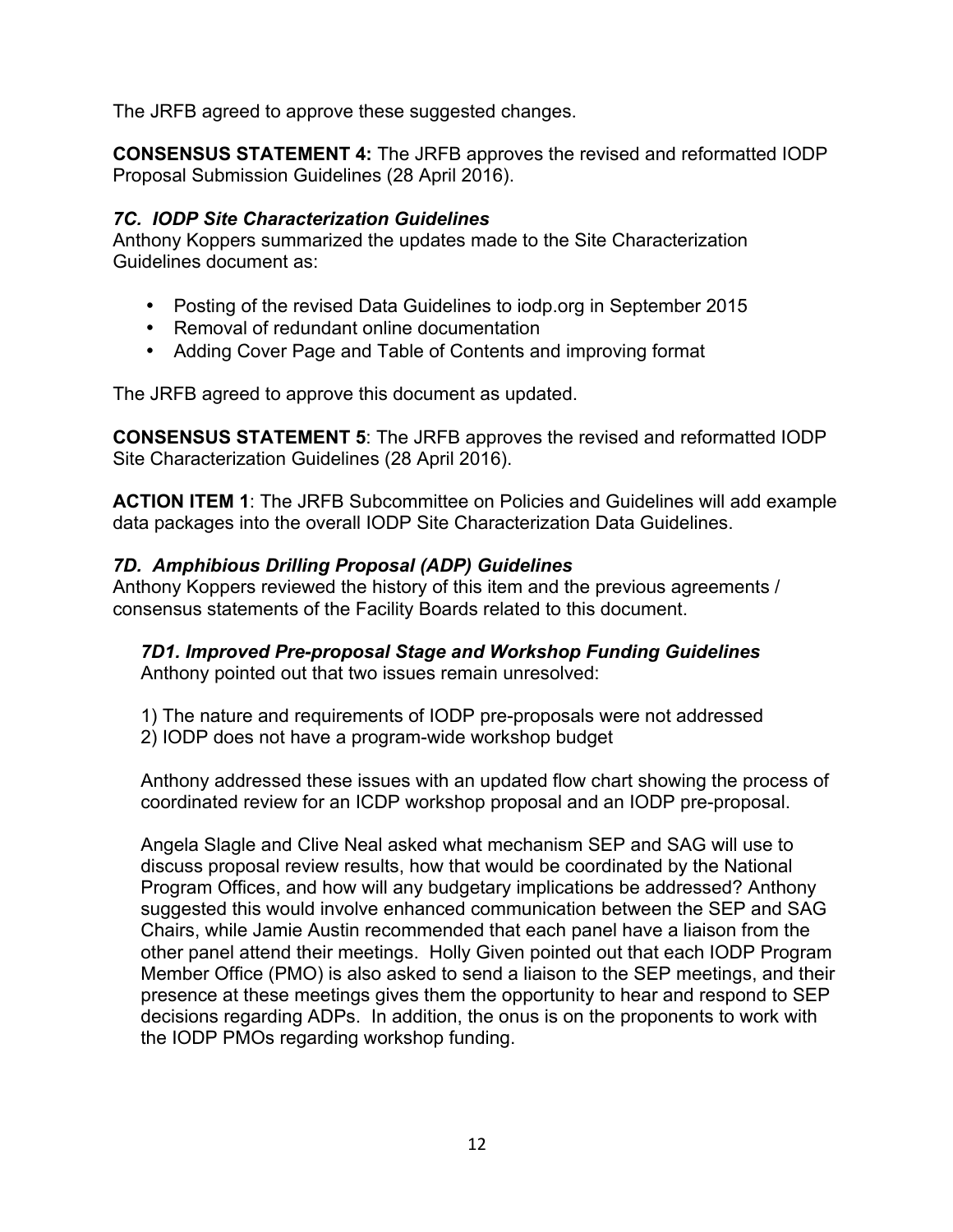Jamie Austin suggested that the SSO retain institutional knowledge by keeping a record of each ADP-related decision. Holly stated that following these new flow charts will also help SEP track down and pursue ADPs.

**CONSENSUS STATEMENT 6**: The JRFB approves the revised ADP Guidelines (3 May 2016).

**ACTION ITEM 2:** The JRFB Subcommittee on Policies and Guidelines will merge the Guidelines for Joint Review of Amphibious Drilling Proposals (ADP) into the overall IODP Proposal Submission Guidelines. The JRFB Chair will forward the updated guidelines to the ICDP Program Office.

#### *7D2. New ADP Implementation Guidelines (by Forum Workgroup)*

Anthony highlighted and summarized the Implementation Guidelines major points:

- Project Structure, Operational Management, Administration, and Responsibilities
- Joint Staffing Sampling, Data, and Publications
- Timelines
- Scientific Management
- Finances, Funding, Infrastructure, and Support

Anthony recommended that the document be updated to better deal with the following issues:

- IODP and ICDP policies on scientific measurements, sample handling, curation and publications *cannot* be reconciled into a single (and variable) ADP-specific policy on a case-by-case basis by the joint IODP-ICDP operator. Standard IODP policies must be followed for all IODP expeditions.
- Although IODP Facility Boards and ICDP could potentially discuss for each ADP how to minimize costs and maximize outcome by effectively sharing resources, the new IODP structure in the US has been developed to circumvent co-mingling of funding resources.

Several panel members emphasized that the point is to *coordinate* efforts to address a single and unique scientific issue, because the data and funding cannot be merged. Eventually, the data might be merged (NSF agreed to fund the handling and distribution of data) of the IODP moratorium period. Historically, though, it was IODP and Rutgers that agreed to fund the handling and preservation of the samples collected by Ken Miller in his previous joint ICDP and IODP Expeditions.

Jamie Austin advised that we identify a test case, and the people who will lead the charge.

**ACTION ITEM 3:** The JRFB Subcommittee on Policies and Guidelines will work on an updated ADP Implementation Policy in support of the Joint IODP-ICDP "Amphibious" ADP Projects. The updated policy will be circulated amongst all IODP Facility Boards for approval and then shared with ICDP by the JRFB Chair.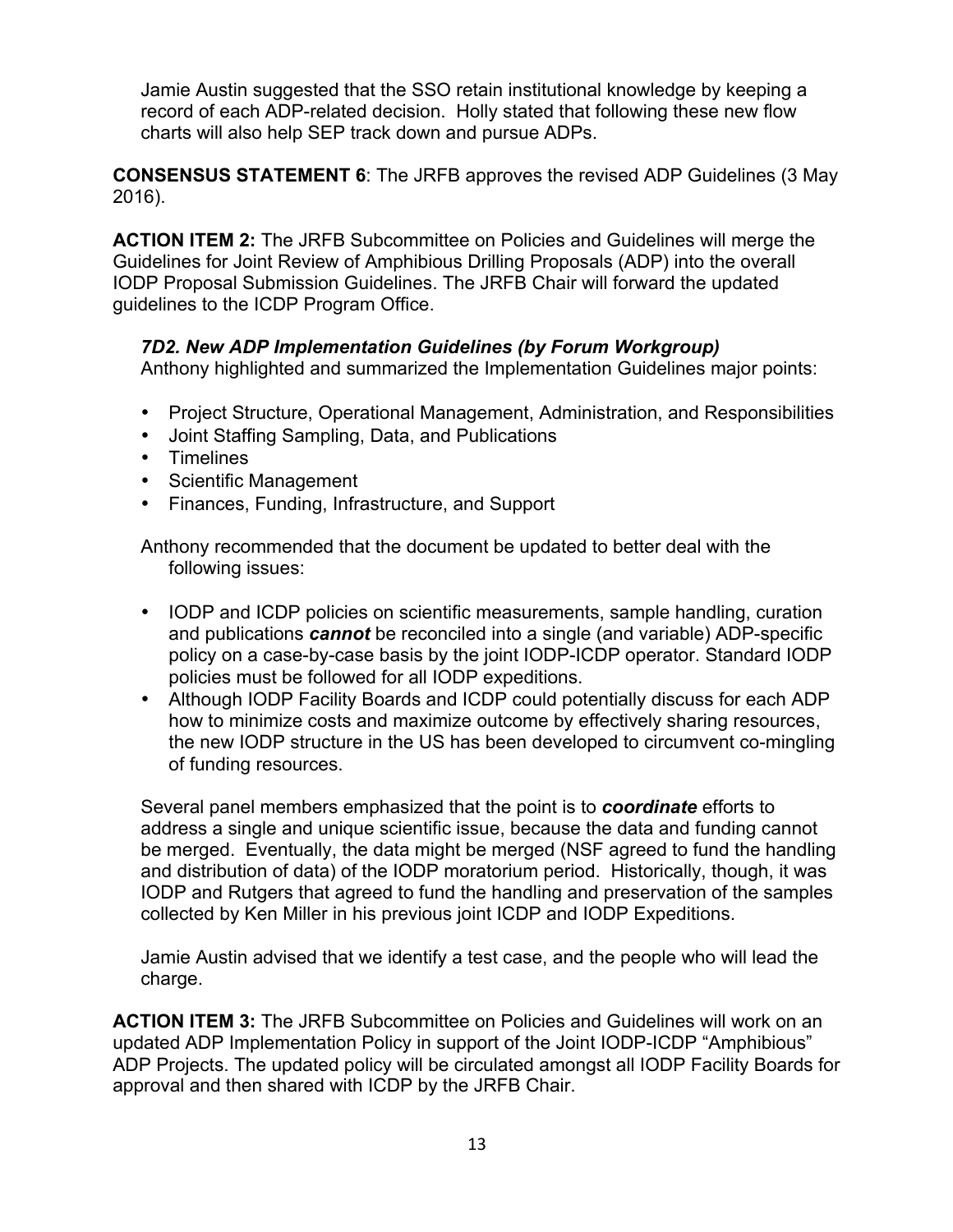#### *7E. SEP Advisory Panels Terms of Reference (TOR)*

#### *7E1. Chair and Co-Chair Selection and Appointment Process*

Anthony Koppers reviewed the current Advisory Panels TOR selection and appointment process for chair and co-chair and he proposed that it be modified such that SEP select and send a list of at least two candidates to the JRFB for JRFB's review and final selection. The JRFB will consider the credentials (IODP science portfolio, technical capability) and the leadership capabilities of the candidates; followed by the PMO quotas and gender balance.

Holly Given noted that the Advisory Panels TOR currently refers to chair and cochair for the SEP (and one chair for EPSP), and she asked the JRFB if they would like to take this opportunity to change the SEP references to co-chairs only. Ken Miller stated that he feels strongly that as the SEP is now one panel, the use of cochairs is best.

Anthony then recommended the following text modifications:

"The SEP co-chairs will be nominated by members of the SEP. For each position, at least two highly qualified candidates will be forwarded to the JRFB for consideration. The SEP co-chairs will be approved by the JRFB for a term of three years."

#### and

"The EPSP chair will be nominated by members of the EPSP. At least two highly qualified candidates will be forwarded to the JRFB for consideration. The EPSP chair will be approved by the JRFB for a term of three years."

Gilbert Camoin asked if the candidates are limited to a certain amount of time served? Barry Katz noted that the 3-year terms for the EPSP (chair and members) were always renewable:

- For members at the discretion of the EPSP chair, the JRFB, and the relevant national/consortia program
- For the chair at the discretion of the JRFB

Anthony added that this statement of renewability remains in the Advisory Panel TOR. Barry added that permitting longer terms keeps the Chair and Panel members relatively stable, which as an operational panel, retains history and makes more sense.

**CONSENSUS STATEMENT 7**: The JRFB approves the three proposed revisions to the JRFB Advisory Panels TOR (Sept 2013).

#### *7E2. Rotation Scheme and Gender Equity*

Anthony provided a quick review of statistics regarding

• Member distribution between science and site tasks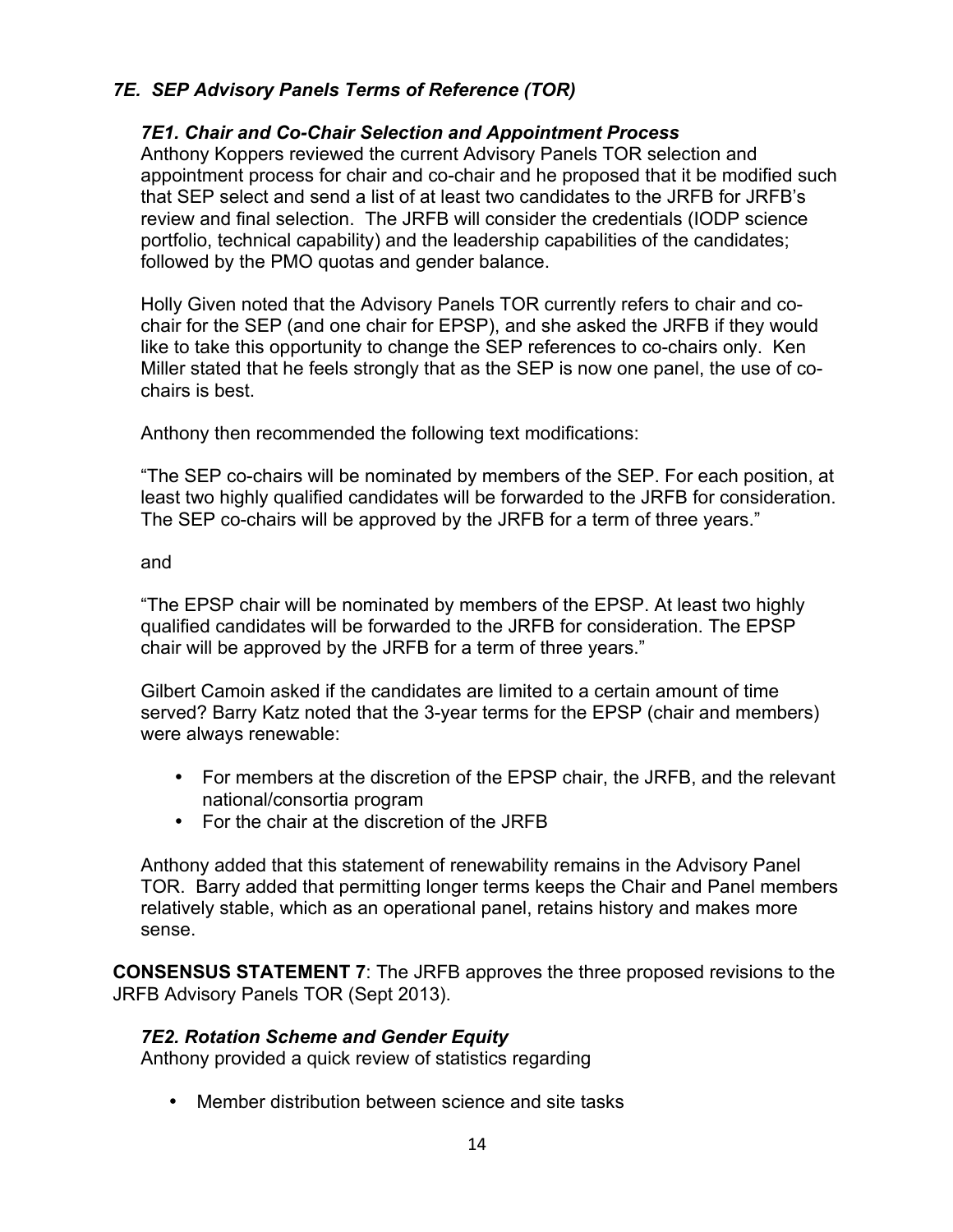- Member attendance rates 2014 through 2016
- Gender and PMO distribution of SEP and EPSP members
- Expertise distribution of SEP and EPSP members

And as summarized on the following slides:

#### **JOIDES Resolution Facility Board 1605 Meeting Slide 34 of 86 7. Policies and Guidelines Updates 7E Updates on Science Evaluation Panel (SEP) Terms of Reference (TOR) 7E2 Rotation Scheme and Gender Equity** ! **SEP/EPSP have memberships of 56/17**  • 36 Science (includes 1 chair) on SEP **20 Site (includes 1 co-chair) on SEP** ! **Members not attending SEP meetings (Jan/Jun) or EPSP meetings (Sept) Year January Science January Site June Science June Site September EPSP**  2016 9 (25%) 3 (15%) 7 (19%) 6 (30%) Not Convened Yet 2015 4 (11%) 3 (15%) 8 (22%) 7 (35%) 6 (35%) 2014 3 (8%)  $1 (5\%)$  11 (31%) 7 (35%)

**17-18 May 2016**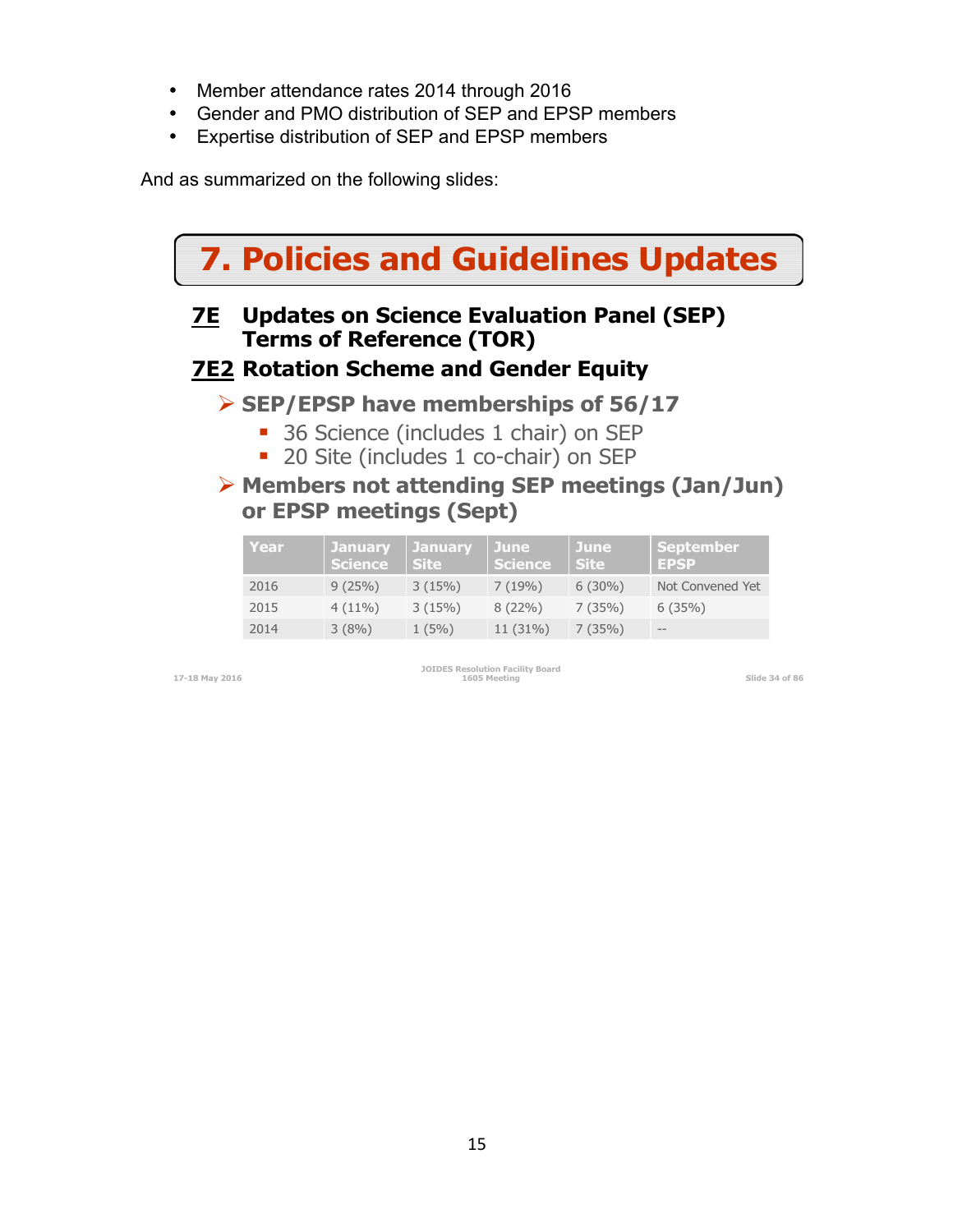# **7. Policies and Guidelines Updates**

# **7E2 Continues …**

# ! **SEP member rotation is nominally every 3 years**

- Occasionally some members are on this panel for more than 6 years
- ! **EPSP member rotation also is nominally every 3 years** 
	- Three-year terms are renewable at the discretion of the EPSP chair, JRFB, and relevant national program
	- **Some members have been on the EPSP panel for** quite a long time

**17-18 May 2016** 

**JOIDES Resolution Facility Board 1605 Meeting Slide 35 of 86** 

# **7. Policies and Guidelines Updates**

# **7E2 Continues …**

# ! **Gender and PMO Distribution**

| <b>SEP Science</b>          | <b>SEP Site</b>            | <b>EPSP</b>             |
|-----------------------------|----------------------------|-------------------------|
| 9 Female (25%)              | 5 Female (25%)             | 1 Female $(6%)$         |
| 25 Male (69%)               | 14 Male (70%)              | 14 Male (88%)           |
| 1 Vacant                    | 0 Vacant                   | 0 Vacant                |
| <b>SEP Science</b>          | <b>SEP Site</b>            | <b>EPSP</b>             |
| 14 US (includes 1 co-chair) | 7 US (includes 1 co-chair) | 7 US (includes 1 chair) |
| 9 ECORD                     | 5 ECORD                    | 4 ECORD                 |
| 6 Japan                     | 1 Japan                    | 1 Japan                 |
| 1 Brazil                    | 1 Brazil                   | $- -$                   |
| 2 China                     | 2 China                    | 2 China                 |
| 1 ANZIC                     | 1 ANZIC                    | 1 ANZIC                 |
| 1 India                     | 1 India                    |                         |
| 1 Korea                     | 1 Korea                    |                         |

**JOIDES Resolution Facility Board**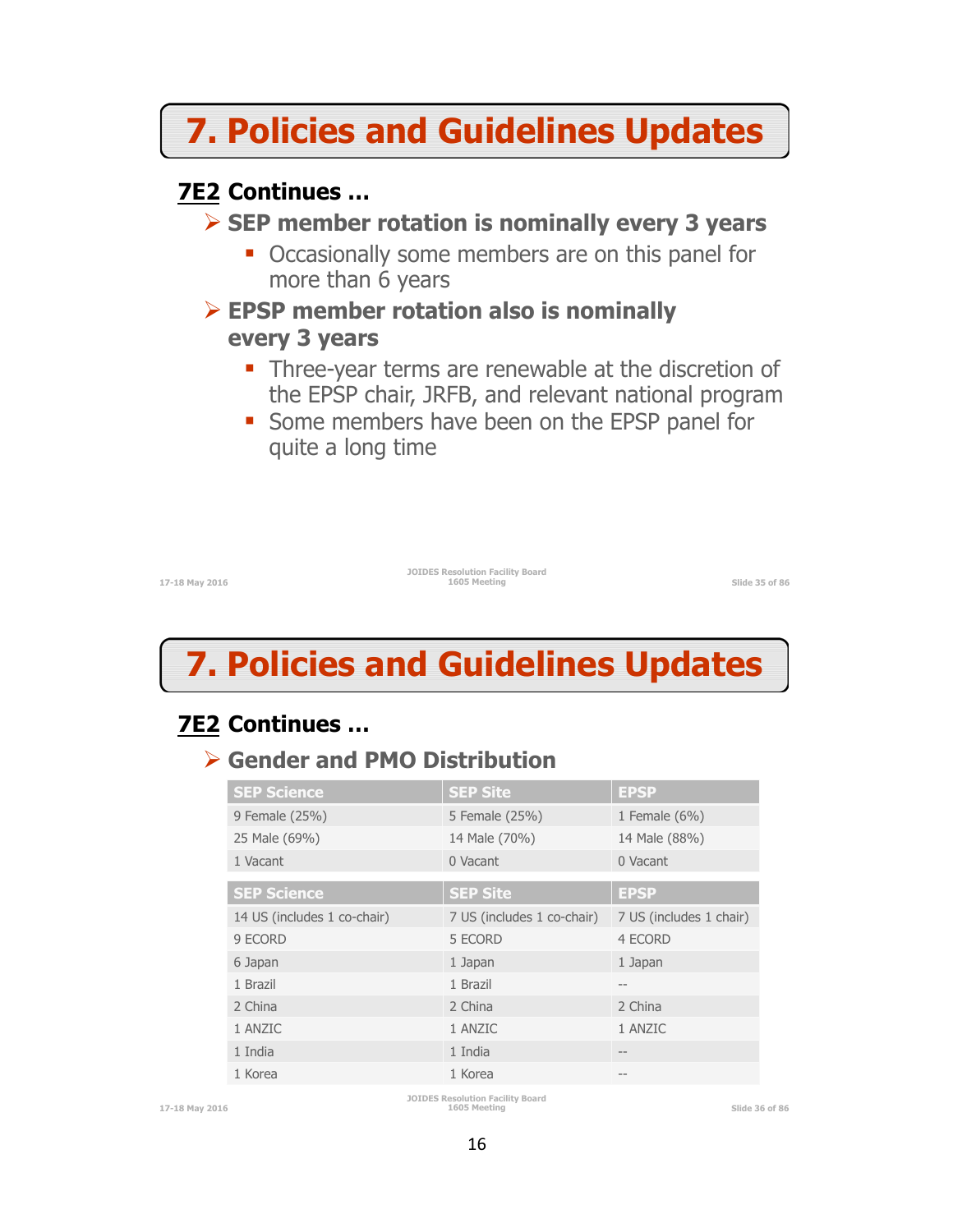# **7. Policies and Guidelines Updates**

# **7E2 Continues …**

# ! **General Areas of Expertise**

|                | <b>SEP Science</b>                                                            | <b>SEP Site</b>                          |                |
|----------------|-------------------------------------------------------------------------------|------------------------------------------|----------------|
|                | 8 Geochemistry/Petrology (19%)                                                | 15 Geophysics/Tectonics/Seismology (75%) |                |
|                | 7 Geophysics/Tectonics/Seismology (17%)                                       | 5 Submarine Hazards/Geohazards (25%)     |                |
|                | 14 Paleoceanography/Paleoclimatology (33%)                                    |                                          |                |
|                | 8 Sedimentology/Stratigraphy (19%)                                            |                                          |                |
|                | 5 Microbiology/Geomicrobiology (12%)                                          |                                          |                |
|                | <b>EPSP</b>                                                                   |                                          |                |
|                | 5 Geotechnical Engineering/Petroleum Engineering/Petroleum Geomechanics (29%) |                                          |                |
|                | 4 Marine Geophysics/Geophysics/Geophysical Exploration (24%)                  |                                          |                |
|                | 3 Petroleum Geology/Petroleum Geochemistry (18%)                              |                                          |                |
|                | 2 Gas Hydrates/Geohazards (12%)                                               |                                          |                |
|                | 1 Deepwater Riser Drilling (6%)                                               |                                          |                |
|                | 2 Hydrogeology/Marine Ecology/Biodiversity (12%)                              |                                          |                |
| 17-18 May 2016 | <b>JOIDES Resolution Facility Board</b><br>1605 Meeting                       |                                          | Slide 37 of 86 |

**CONSENSUS STATEMENT 8:** The JRFB encourages all Program Member Offices to keep providing strong nominations for new SEP and EPSP members with nominal 3 year rotations, while striving to increase diversity, including the involvement of early- to mid-career scientists.

## *7F. ECORD and Chikyu Facility Board Policies*

Anthony Koppers reminded the JRFB members that ECORD and CIB approval of the moratorium statement drafted in 2015 was still pending, and he will implement this process via by e-mail. Neither JRFB members, nor liaisons from the CIB or the EFB, had other policy issues to discuss.

# **8. Shallow Coring with the JR During Non-IODP Periods**

Tom Janecek asked that this item be delayed until tomorrow. The JRFB members agree.

# **9. SEP Overview of Proposals for FY18-19 Expedition Scheduling**

*9A. Statistics of JR Proposals at JRFB, in SEP Holding Bin and with SEP* Michiko Yamamoto summarized the status and distribution of proposals available for JRFB review.

#### *9B. Science Evaluation Overview of Proposals Ready for Scheduling and Relevant Proposals in the SEP Holding Bin*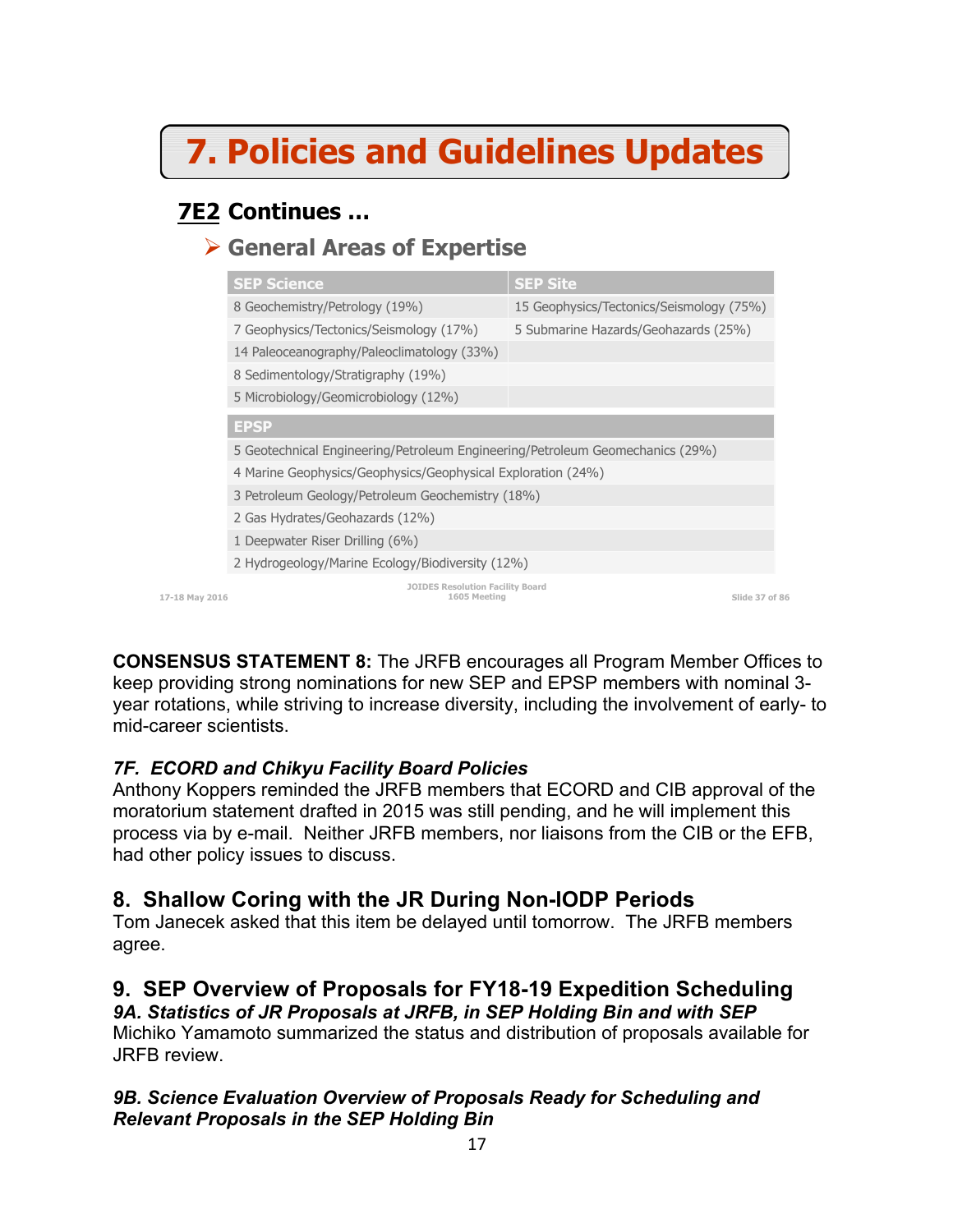Ken Miller and Dave Mallinson reviewed SEP summaries for the proposals to be considered by the JRFB.

# **10. Updates on Scheduled Expeditions and Proposals at JRFB**

#### *10A. Update on South China Sea Expeditions 367 and 368*

Anthony Koppers provided a summary of the issues and concerns related to these expeditions, as well as an update regarding items addressed by the proponent.

#### *10B. Update on Holding Bin Proposals 846APL2 and 832FULL2 and JRFB Proposal 732*

Anthony Koppers, Ken Miller, and Dave Mallinson provided updates on these proposals as they have recent changes or added information.

#### *10C. Update on Retiring of Inactive Proposals*

Anthony Koppers reviewed the results from Susan Humphris' efforts to resolve the status of these 15 proposals. Four agreed to immediate deactivation, six did not take action within the timeframe given, and five did not respond. Anthony proposed deactivate for all 15, and if the proponents choose to, they can return to the SEP with their drilling ideas by submitting a new proposal and re-starting the process.

**CONSENSUS STATEMENT 9**: The JRFB agrees with the deactivation of in total 15 dormant SEP proposals (as per JRFB 1505 Consensus Statement 4) and affirms it will continue monitoring and deactivating inactive (>5 years) proposals as necessary.

**CONSENSUS STATEMENT 10**: The JRFB approves the plan to contact proponents (via e-mail) of inactive (>5 years) proposals at JRFB to update their proposal (via an Addendum or PRL). The JRFB may ask SEP to comment on any updated science objectives, if necessary.

**ACTION ITEM 4**: The JRFB Chair e-mails proponents who have proposals at JRFB that have been inactive for 5 years or more and request them to provide the JRFB with an update via an Addendum or PRL.

## **11. Options for a FY18-19 JR Expedition Schedules**

#### *11A. Update on ICDP-Oman Core Description Project*

Nobu Eguchi stated that the ICDP recently received permission to do this project, and Brad Clement stated that funds that were allotted last year were carried forward to perform the core description work, if they are able to schedule it.

Jamie Austin reminded the group that the currently proposed JR schedule has only one month of maintenance, but the core description work could be done in two months (maintenance with transit). Nobu stated that the permitting process in Oman is moving forward.

#### *11B. Update on Status of Potential Industry Work*

Anthony Koppers stated that if oil prices stay low, finding industry work for the JR is not likely. Jamie Allan noted that though the language within the Cooperative Agreement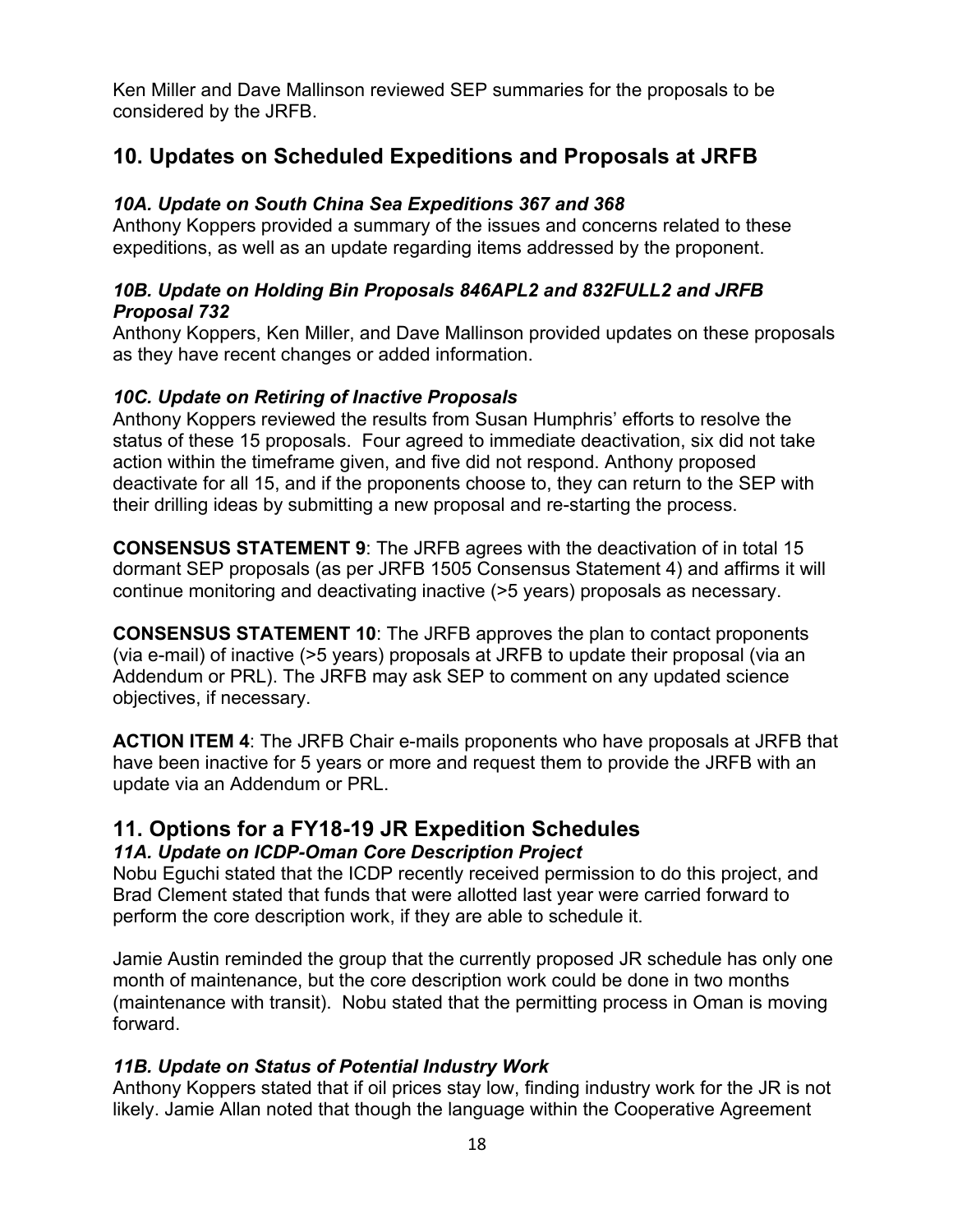(CA) encourages the JRSO to seek industry work when the JR is not being used for IODP, NSF has recently informed the JRSO that there is no expectation nor encouragement to seek commercial work in today's economic climate. Jamie further noted that having 10-11 months of JR operation realistically precludes commercial opportunities in any event.

#### *11C. Update on Hole U1437A Remediation for SloMo Project*

The SloMo co-chiefs sent a proposal to the Facility Board to clean out Hole U1437A, and the Facility Board agreed to schedule this while the JR transits from Cape Town to Colombo. Carl Brenner noted that a School of Rock is scheduled during this tie-up.

#### *11D. Report from Antarctic Workshop*

Anthony Koppers summarized a report provided by the workshop conveners, and asked the conveners to provide priority for the proposals, which they assigned as high priority for all three. The conveners had noted that the 2020 IPCC report might need input from these expeditions. Complications to these expeditions are the difficulty scheduling ice breakers, and a mandatory inspection for the JR, which could last 4 to 6 weeks. Finding a yard in which we can do the inspection could impact where the ship is and how it could be scheduled.

#### *11E. Various Options for Expedition Schedules*

Mitch Malone presented the details and rationale for several possible FY18-19 schedules.

# **12. Discussion of the FY18-19 Expedition Scheduling Options**

Mitch Malone provided answers to JRFB member questions regarding the scheduling options provided.

**Wednesday 18 May 2016 8:30 – 16:00**

## **13. Development of the FY18-19 Schedule**

Anthony Koppers asked those with conflicts to leave the room. Hiroshi Nishi left and Mitch Malone provided options if Ross Sea were cancelled because an icebreaker was not available. Anthony then led the Board in a discussion of potential schedules, their scientific importance and impact, as well as cost implications. He asked the JRFB members to state which schedule they would like to implement in FY18-19 to achieve the best science in a cost-effective way. The following list had strong consensus:

- 832 Tasman Frontier
- 369 SW Australia
- 841 APL with the LWD portion of 781 Hikurangi
- 751 Ross Sea
- 781 Hikurangi (remaining CORKs and coring portion)
- 818 Brothers
- 567 South Pacific Paleogene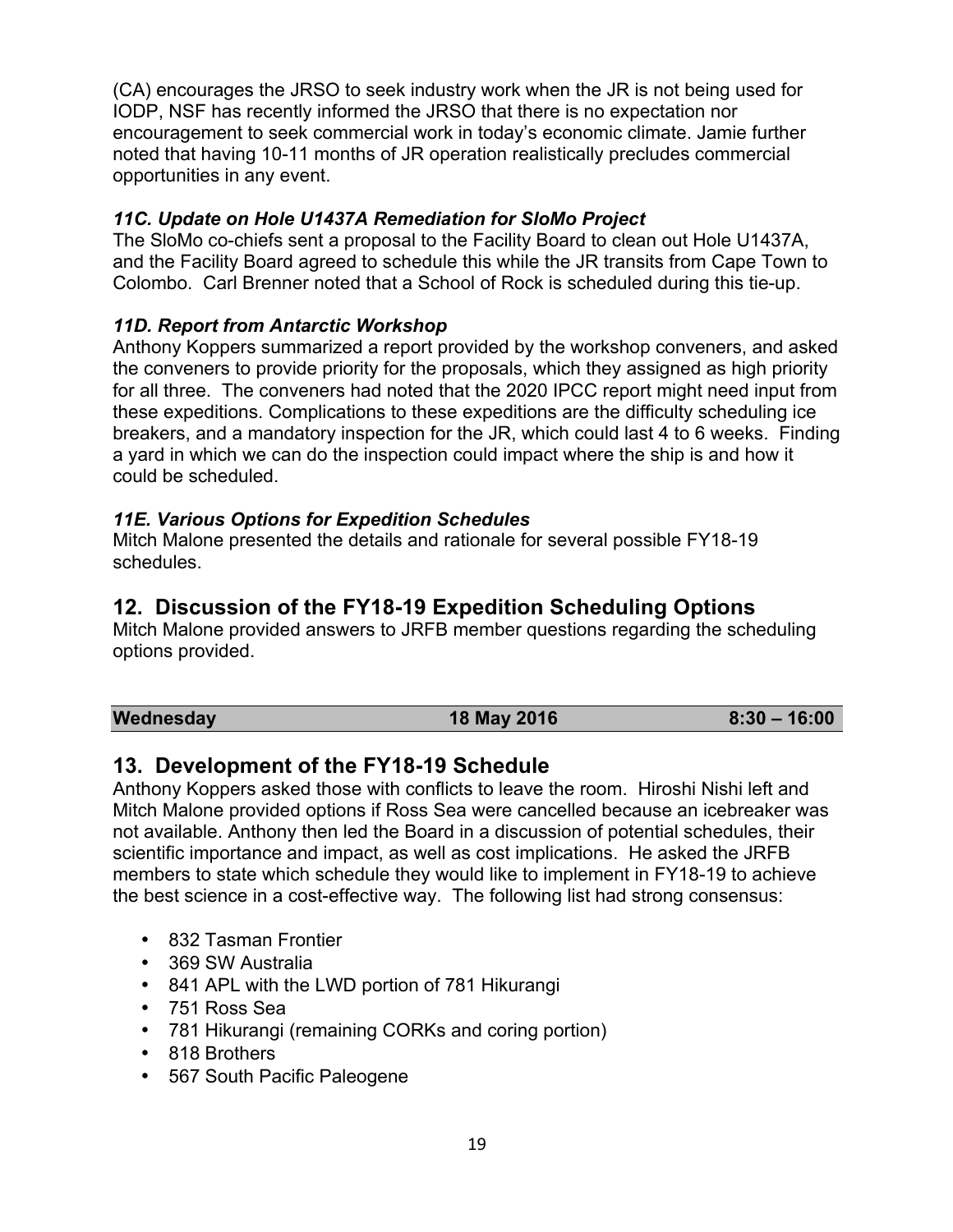The board decides to additionally schedule another expedition for winter 2019. The consensus is with 839 Amundsen Sea.

**CONSENSUS STATEMENT 11:** The JRFB recommends Full Proposal 832 (Tasman Frontier Subduction) for scheduling in FY17 before Expedition 369 (SW Australia Margin Cretaceous Climate). Furthermore, the JRFB recommends the scheduling of a one-month combined logging-while-drilling (LWD) expedition based on APL Proposal 841 (Creeping Gas Hydrate Slides) and Full Proposal 781A (Hikurangi Observatory), followed by Full Proposals 751 (West Antarctic Ice Sheet Climate), completion of 781A (corks and coring) and 818 (Brothers Arc Flux) in FY18. The JRFB recommends Proposals 567 (South Pacific Paleogene) and 839 (Amundsen Sea Ice Sheet History) for scheduling in the beginning of FY19. The expectation of the JRFB is that there will be 10 months of operations in FY19.

# **14. Long-Term Cruise Track of the** *JOIDES Resolution*

#### *14A. Proposal Pressure in the South Atlantic*

Anthony Koppers projected the map of proposals at SEP and JRFB and how the schedule for those proposals still in the SEP could delay work in the South Atlantic next year. Based on the typical SEP review schedule, it's unlikely that any of those proposals will be ready for scheduling next year. Anthony asked the JRFB to consider an alternate long-term track. Several members contributed to a discussion of the possibility of fast-tracking proposals (in SEP and/or EPSP), but even fast-tracking proposals would require significant changes to the schedule and likely wouldn't help much in the end.

## *14B. Alternative Long-Term Cruise Tracks*

Jamie Allan noted that routing through the Panama Canal will permit work in the Gulf prior to returning to the original South Atlantic track. Brad Clement noted that the time limit on the DOE funding for 887-CPP aligns with a ship track through the Gulf. Holly Given asked if this scenario ignored the Antarctic proposals? Anthony Koppers stated that it doesn't.

Jamie Austin suggested we notify the community of this revised ship track through an Eos article. Barry Katz recommended that the July EPSP meeting add 887-CPP to their schedule, because this could put the JR is in the Gulf early in 2019 (to avoid the hurricane window). Holly will work with the 887 proponents to sort out complications regarding confidentiality requirements.

**CONSENSUS STATEMENT 12:** The JRFB affirms that, based on current and anticipated proposal pressure, the *JOIDES Resolution* will follow a path from the southwestern Pacific Ocean, through the Southern Ocean, and into the Gulf of Mexico and the Equatorial and South Atlantic, for opportunities for drilling there in FY19 and continuing into FY20. The JRFB expects that the JR will then continue to operate in the general area of the Atlantic and adjacent seas in FY21.

# **15. Executive Session to Discuss FY15 JRSO Site Review and Co-Chief Scientists' Evaluation Reports**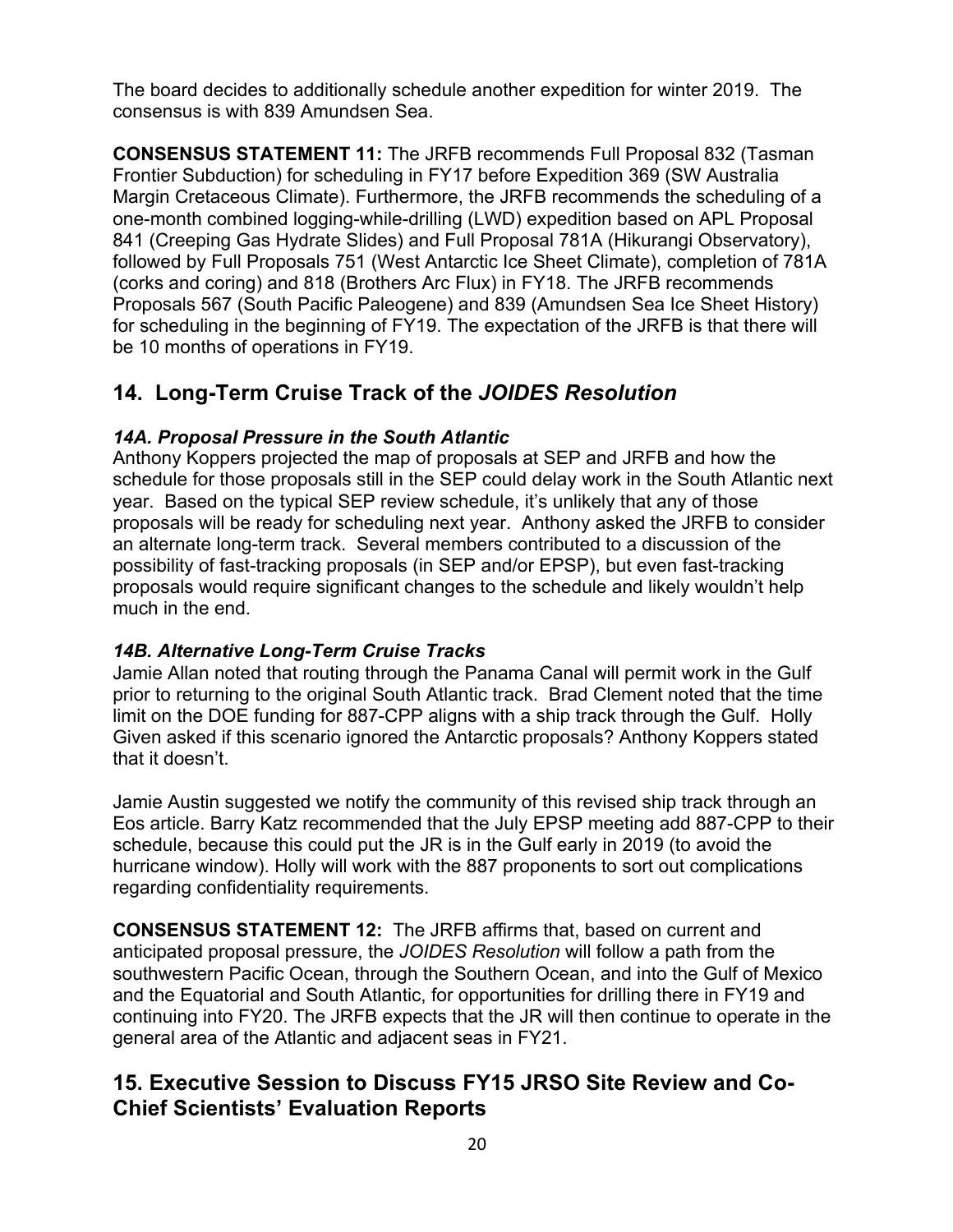Closed session – no notes taken.

# **16. Discussion of NSF's Response to FY15 JRSO Site Review**

Jamie Allan presented NSF's response to the JR Facility Review Panel Report by highlighting the guidance NSF presented to JRSO.

#### *16A. Improving Issues with Clearance Requests for JR Operations in EEZ Waters and Extended Continental Shelves*

NSF asked the JRSO to propose additional staffing to ensure prompt responses to unexpected complications in obtaining clearance.

#### *16B. Increasing JRSO Personal Support of Planned Increased FY18-19 Seagoing Operations*

NSF also asked the JRSO to propose additional staffing to:

- Ensure that staff numbers are adequate to provide backup (and not compromise the facility) should JRSO lose an employee or manager
- Ensure that staff numbers are sufficient to meet the needs of 10 months of operation per year

The JRSO will also review staff additions to:

- Provide assistance in the Science Operations Department with the episodic requirements of research clearance and environmental assessments
- Potentially provide ship tours during port calls and tie-up periods
- Other areas as needed

#### *16C. Increased Shipboard Instrumentation*

NSF asked the JRSO to increase the visibility of and community participation in the Lab Working Groups (LWGs) and to send two LWG members to visit the JR during port calls in FY17 to assess the laboratories, protocols, and documentation. The JRSO will also convene a Color Reflectance Workshop in the late summer or early fall of 2016.

#### *16D. Increasing Shipboard Internet Bandwidth for Science Parties*

NSF asked the JRSO to propose increased satellite communication bandwidth aboard the JR (downlink bandwidth increase from 1 Mbps to 2 Mbps).

#### *16E. Reinstatement of Annual PMO Meetings*

No details documented. *(Postscript: the first PMO meeting was proposed and organized by Carl Brenner from USSSP for the day after the IODP Forum meeting in Buzios, Brazil, on 23 September 2016).*

Jamie then gave a summary of the makeup of the JR Facility Review Panel and how the review was conducted. He noted that the process was changed to a 2-day co-chief review that fed into the three-day full panel review, and that this worked very well. Jamie noted that the report is confidential, but is being shared with the financial member partners and the JRFB. And while the JR Facility Review Panel Report is confidential, NSF's Response is public and stated: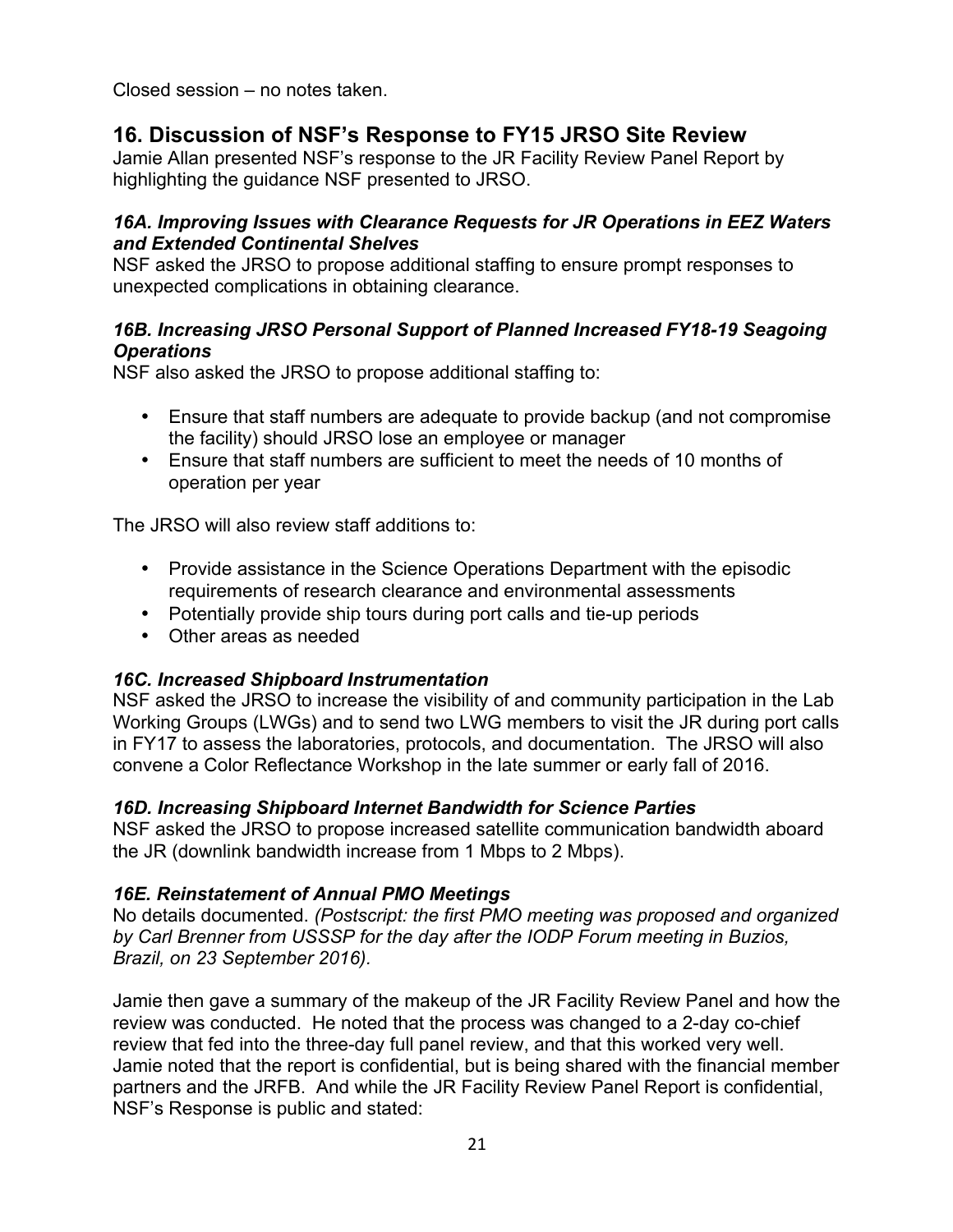"The JOIDES Resolution Science Operator Site Visit Panel concludes that the facility is being managed exceptionally well by the JRSO, and that it is also being overseen effectively by the *JOIDES Resolution* Facility Board and the National Science Foundation to meet the IODP Science Plan.

Anthony Koppers asked if there are any questions or anything to add? None were voiced.

**CONSENSUS STATEMENT 13:** The JRFB is very pleased with the results and recommendations presented in the FY15 Co-chief Scientists Report and the FY15 JRSO NSF Site Review Report (January 2016). Both reports underscore the outstanding operation and very capable management of the JOIDES Resolution facility by the JRSO. In addition, the JRFB fully supports the conclusions and recommendations by the NSF in their response to the FY15 reports, in particular to add personnel in support of 10-11 months/year IODP operations.

# **17. The JR Science Operator Draft FY'17 Annual Program Plan**

Brad Clement gave a brief operational review to bring the board up to date on the science accomplished in the most recent expeditions:

- Expedition 356: Indonesian Throughflow
- Expedition 359: Maldives Monsoon and Sea Level
- Expedition 360: SW Indian Ridge Lower Crust and Moho
- Expedition 361: South African Climates (SAFARI)

Mike Coffin asked if the medical evacuation procedures are the same? Brad stated that they are, but we've seen the PMOs take this more seriously lately. Dave Goldberg noted that the JRSO down-hole measurements programs are superb, and Jamie Austin stated that this was an exceptional set of IODP basin-based expeditions, and is a great opportunity for a good scientific writing team.

Brad then presented his Annual Program Plan with the caveat that an additional expedition was added, so a new version will be produced. He also noted that:

- New US labor laws regarding overtime will result in increased costs
- Fuel costs continue to fluctuate
- The JR day rate increased, but contracting for two years resulted in some savings
- While industry work makes the ship owner happier (they see an increase in income), low fuel costs and more IODP expeditions make industry work unlikely

**CONSENSUS STATEMENT 14:** The JOIDES Resolution Science Operator (JRSO) Annual Program Plan (APP) FY17 is recommended for approval in principle. A final plan adding Tasman Frontier Subduction (P832) in APP FY17 and XRF scanning in an Addendum to APP FY16 will be considered for approval.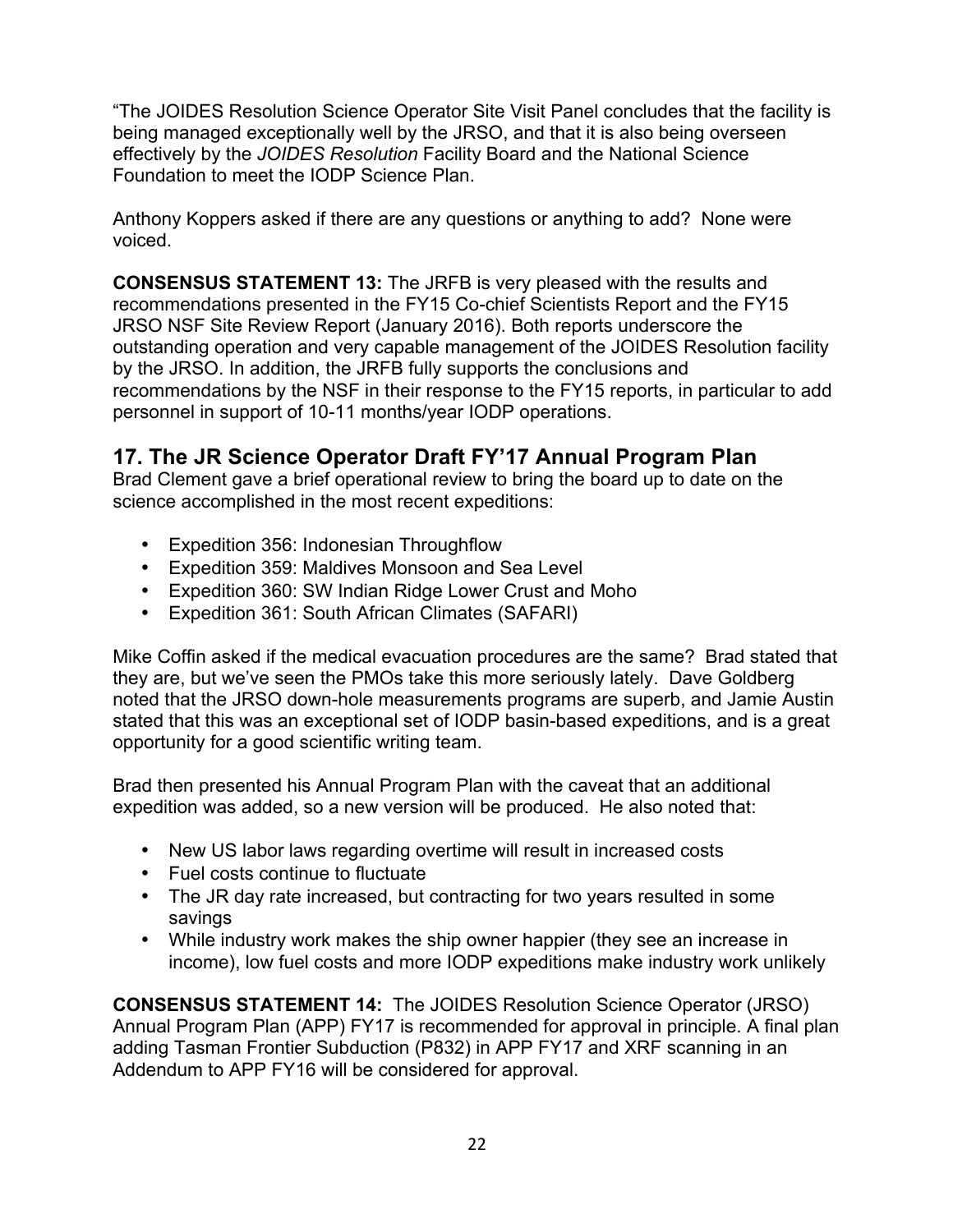*(Postscript: The JRSO APP FY17 and the Addendum to APP FY16 were approved (via email) on 22 July 2016.)*

# **18. XRF Scanning as a New IODP Standard Onshore Measurement**

Brad Clement reminded the group that last year the JRFB decided that funding for XRF Scanning would be the responsibility of the proponent. However, he noted that the requests for XRF scanning continue to increase, and the JRSO's limited resources (instruments and staff) result in work backups and increased core storage times, which are a logistical and management issue for JRSO.

While the science parties need the XRF Scans completed promptly after an expedition because the XRF data permit better splicing and more precise sampling plans (to prevent oversampling of the core), the JRSO doesn't manage or store the XRF data, and either because of poor coordination, or distinctly different needs, different members of the science party are asking for separate (multiple) scans of the same cores. Therefore, the JRSO proposes that the IODP make about 6 weeks (1.5 km) of XRF scanning per expedition part of the program resource. This limit makes the XRF a reasonable resource, but also forces each science party to set its priorities or if necessary, find external funding to support additional XRF scanning.

Staff from the Gulf Core Repository (GCR) would operate the XRF unit(s), so if XRF work slowed, this person would do other curatorial work. The data would be part of the GCR LIMS and available (after the appropriate moratorium period).

Brad provided an example schedule and summarized the issues and benefits of making this a standard measurement. He proposed that TAMU upgrade their current XRF instrument and purchase a new instrument. He noted that, while the JRSO realizes that it would be ideal to have an XRF unit on the ship, at present, they are too slow to be useful during an expedition.

Several participants in recent expeditions shared their comments or concerns regarding:

- Delayed scanning previous expeditions scan requests were running long
- Questions regarding instrument settings
- The qualifications of those operating the instrument
- Successful use of XRF data
- Benefits of eliminating multiple scanning of the same core
- CT scanning available at University of Texas at Austin, TAMU pre-clinical trails group, and Johnson Space Center
- Scheduling and supporting XRF scanning for core going to the Bremen Core **Repository**

Jamie Austin noted that the XRF scanning service would be an added value to the GCR and TAMU could recover costs associated with additional scans. Anthony Koppers agreed that XRF scanning would keep the program state of the art.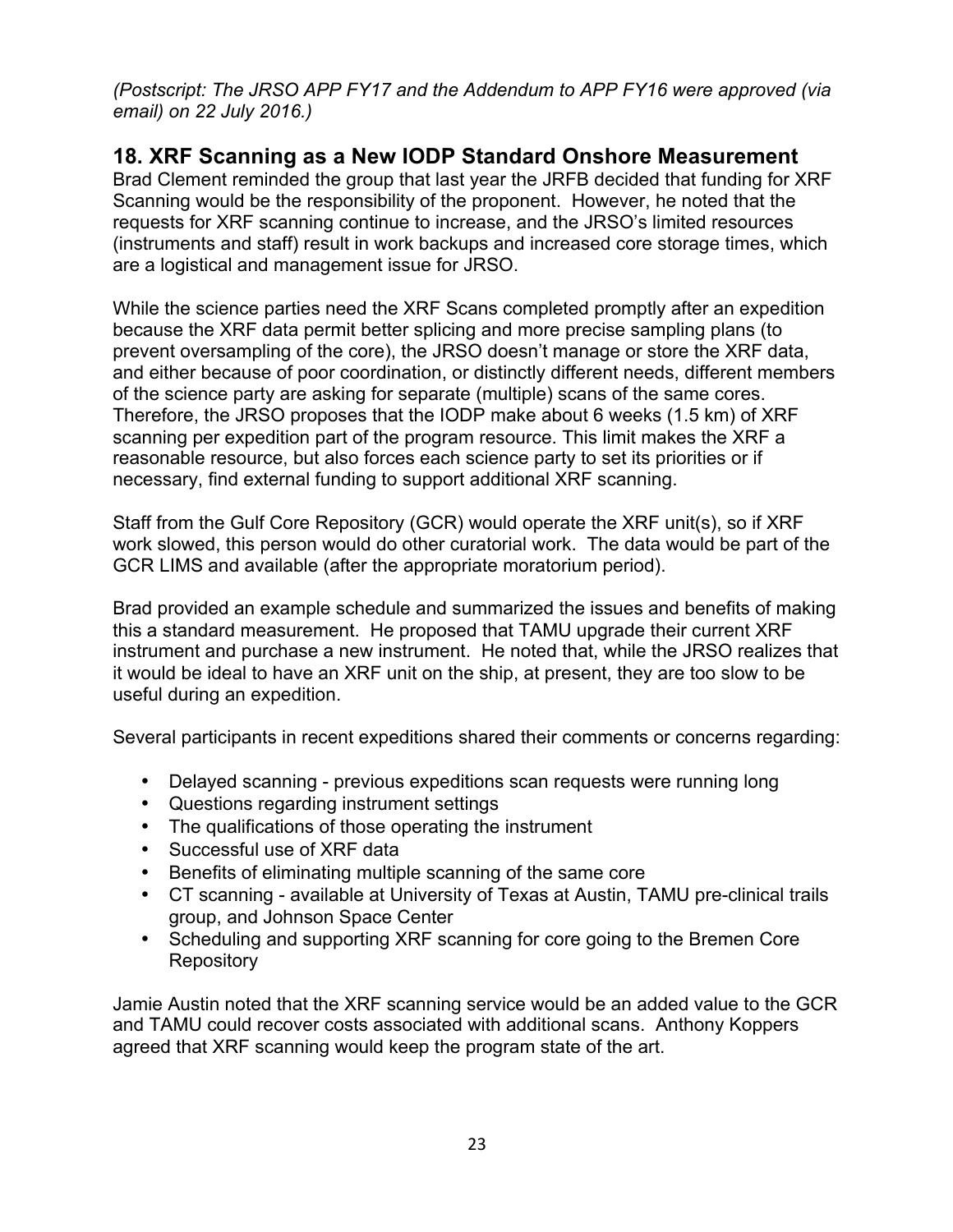**CONSENSUS STATEMENT 15:** The JRFB supports the implementation of XRF scanning as a new IODP Standard Onshore Measurement as will be proposed by the JRSO in an Addendum to Annual Program Plan of FY16.

# **19. The Science Support Office Draft FY'17 Annual Program Plan**

Holly Given presented the first draft of the SSO Annual Program Plan. She reviewed the planned:

- Budget
	- o Increased by less than 2%, with some funds coming from carry forward
- Staffing
	- o Requested provisional approval for a marine science post doc to assist with data management
- Task work
	- o Continue PDB improvements including
		- **If** Implement proponent email notification
		- **If** Implement file size restrictions
		- **If** Implement pdf links from Site Table to Site Forms
	- o Continue SSDB improvements
		- Update QC procedures and data submission policies and practices to improve the proponent and reviewer experience
		- Add capability to correct/delete data
		- Create a data submission package
	- o Develop a proposal archive tool to manage proposal review and archive
	- o Release the new web site and continue its management, maintenance, and improvements
		- Consider archival of IODP-old material

Finally, Holly presented a forecast into Year 5 of the Cooperative Agreement and the next 5 years by noting that proponents are, or will be looking for more dynamic systems, which could include:

- A new SSDB. Holly recommended that, prior to establishing a plan for modernizing, we leverage existing user comments and charge a to-be-selected group of experts with determining the design basis and look for a new SSDB.
- An update to the proposal format. Holly noted that the proposal format should reflect current processes and new technologies, but we are using a format designed in 2001.

Holly asked the JRFB for preliminary approval of this plan, so she can look forward to making the hire.

Jamie Austin suggested an area of the new web site be dedicated keeping the community updated on progress toward renewal for all organizations – US, ECORD, JAMSTEC and ANZIC. Holly said that this is possible.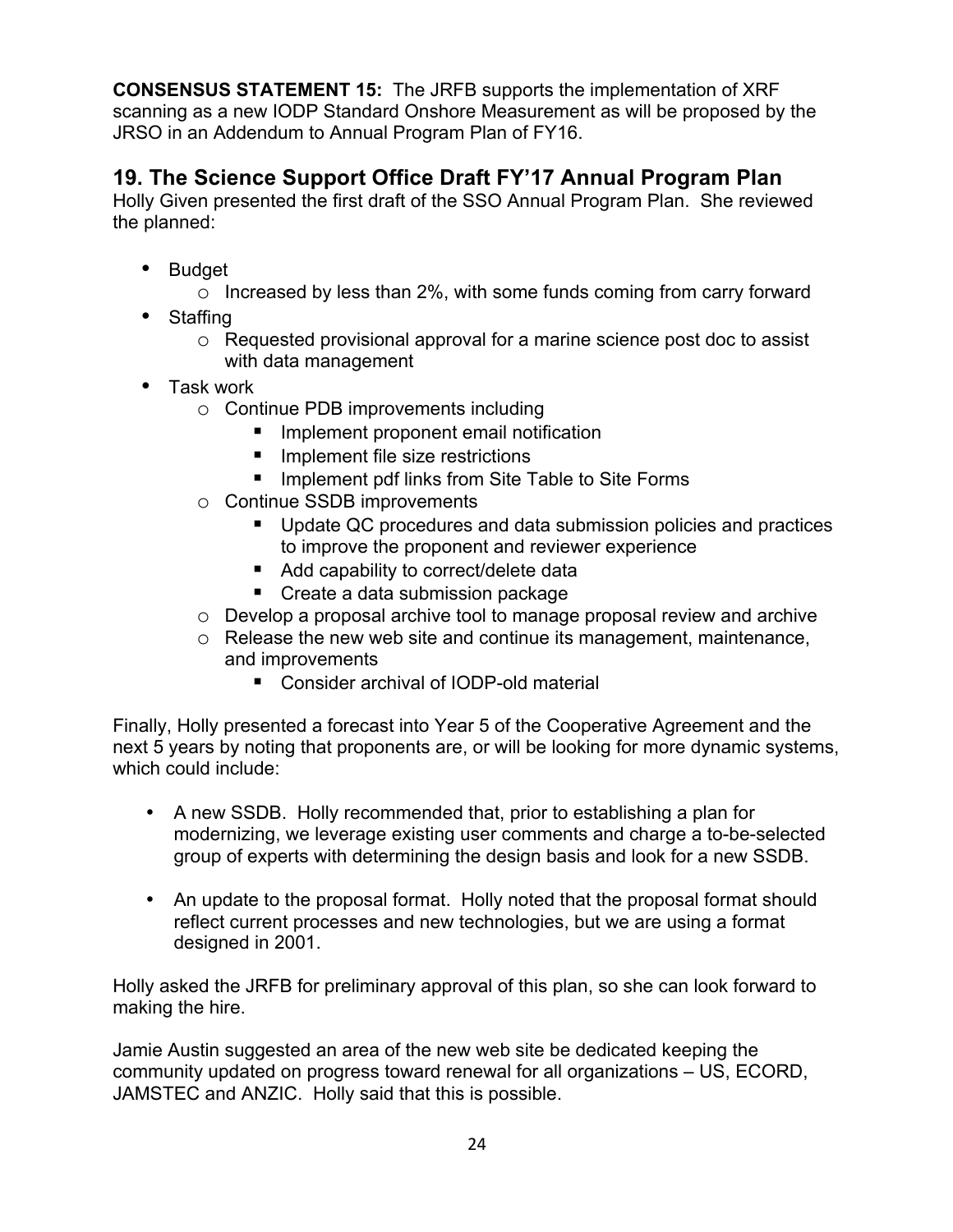A few JRFB members expressed concern that a post doc position, as described, would not benefit the professional development of the person hired, and suggested other titles. Holly agreed to look into alternative titles, reminding the members that this is a limited appointment and the person hired would benefit by learning about the IODP process and what makes a good IODP proposal. While she plans to look to institutions with active IODP participation for the best candidates, her options for title are limited by the rules of UCSC's Human Resources system, the salary proposed, and the limited term of the appointment.

Anthony Koppers asked how the SSO plans to address the negative feedback received on recent changes to the PDB. Holly stated that she'll continue to gather wider input from: proponents who have used the system recently, review panelists, and the science operators.

Anthony asked what SSO plans to do with the IODP.org legacy articles and other information? Holly would like it to become something like odplegacy.org, which is designed such that it cannot be confused for an active site. Similar to the ODP site, IODP.org has a lot of information that could be preserved, but more that doesn't need to be preserved.

**CONSENSUS STATEMENT 16:** The Science Support Office Annual Program Plan (APP) FY17 is recommended for approval in principle. A final plan will be considered for approval.

*(Postscript: The SSO APP FY17 was approved (via email) on 25 July 2016.)*

# **8. Shallow Coring with the JR During Non-IODP Periods**

#### *Delayed from Tuesday 17 May 2016*

Tom Janecek presented the JRFB with the rationale behind NSF's proposal to use the *JOIDES Resolution* (JR) in a non-IODP mode to collect high-resolution Advanced Piston Corer (APC) cores from 0-100 mbsf (henceforth called JR100). This included the scientific need for these cores, the removal of the R/V *Knorr* from the UNOLS fleet (and the NSF decision to not redeploy the WHOI Long Coring System on another UNOLS vessel), and the potential availability of the JR to perform this work for at least one month/year.

The May 2015 Marine Sediment Coring Workshop and the Sea Change Report identified the need for reliable piston coring, as well as the priorities for this coring. The JR is being considered for this type of coring because it is available for at least one month/year, has the technical capabilities to retrieve relatively undisturbed cores to 100 mbsf, and has a significant portion of its day-rate already covered. With the NSF decision to not modify another UNOLS vessel to accommodate the WHOI Long Coring System, this proposal may provide the US community with cost-effective mechanism for partially addressing the deeper (piston) coring penetration needs. Additional costs above and beyond the day-rate (e.g. fuel, insurance, etc.) would be covered by NSF's ship operations program, and NSF science programs would provide funding for items normally included in a UNOLS-based coring proposal (e.g. PI Salaries, travel, postcruise science funding, etc.).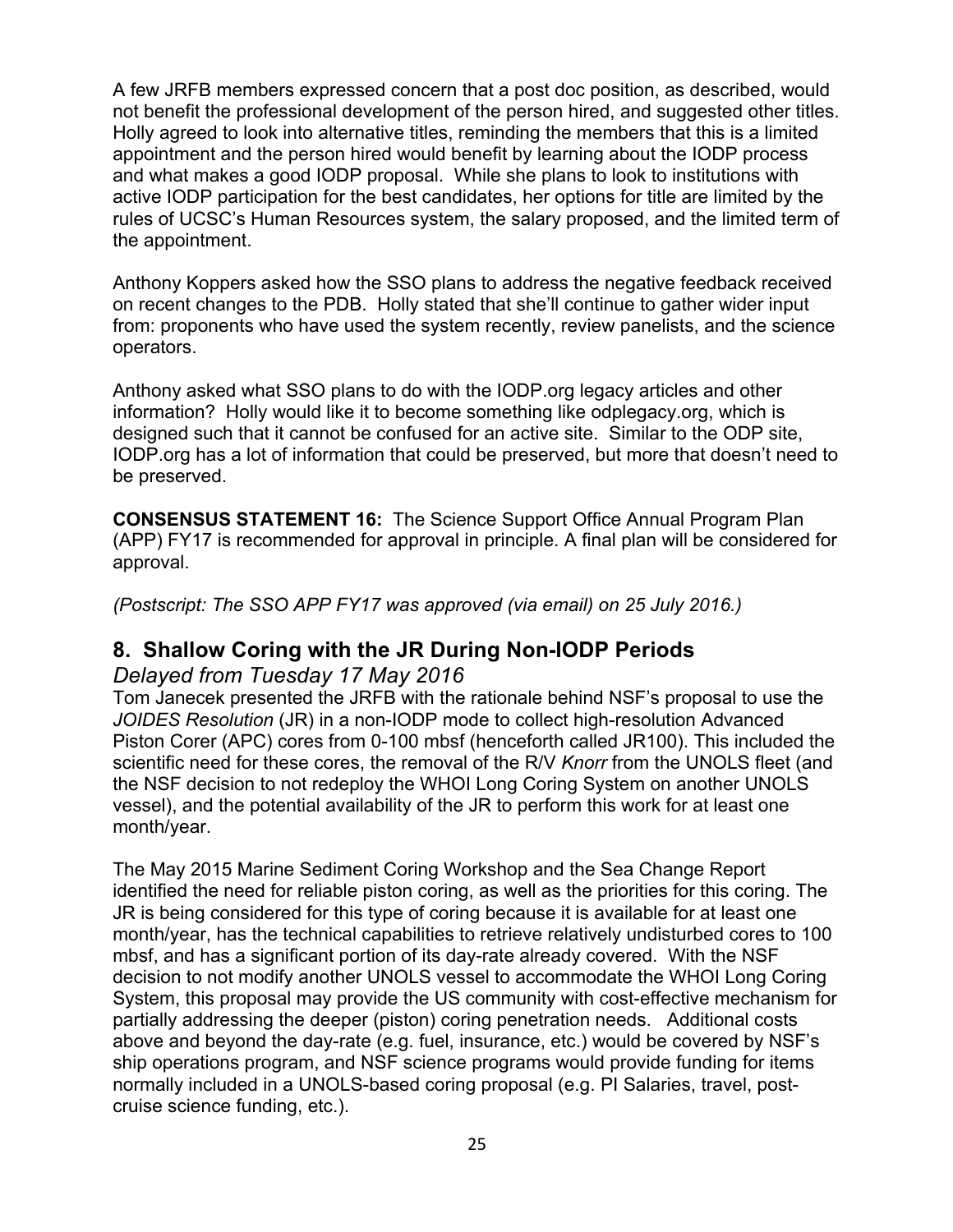Tom then outlined the basic framework on how this coring would be implemented. Once the JR schedule is set for a given year by the JRFB, the NSF would send out a Dear Colleague Letter to the US community calling for JR100 proposals to be implemented during a 2-4 week period in a geographic region near where the JR would be during its two-month tie-up period. The NSF core science programs would review these proposals. If recommended for funding by the NSF science programs, the JRSO would then work with the PIs to prepare for the cruise (pre-cruise meetings, staffing, safety reviews, medicals, etc.). The extent of core processing (multi-sensor track analyses, core description, chemical analyses, etc.) would depend on scientific needs and available funding. Data/sample management and core storage would follow the NSF OCE Sample and Data Policy. During, the first few years of the program, preference would be given toward proposals that did not require site characterization, but once experience is gained additional site characterization (e.g. multi-core capability) could be added.

Gilbert Camoin requested that Tom present this information to the ECORD Facility Board (EFB) as he sees this as something the EFB could consider in the future for the MEBO. Mike Coffin suggested looking into international ship trades as an alternative. NSF representatives indicated that while NSF has a barter system with other countries, they do not see this as an alternative to JR100 program, which is meant to utilize the JR during part of its tie-up period, and as partial replacement for its lost long-coring capability.

Clive Neal expressed his concern that NSF's funding of this program could take funding from IODP-related site survey proposals. Neither Candice Major nor Jamie Allan from NSF agreed with this concern because:

- Economies on the facilities side have boosted core research budgets
- NSF supports competitive proposals (site survey proposals in support of IODP are doing well)
- JR100 opportunities provide a mechanism to leverage NSF-ODP funds and utilize a US facility more fully.

Jamie Allan noted that if the JRFB schedules enough expeditions such that there is no tie up, then NSF would not call for JR100 proposals that year.

Dave Mallinson and Hiroshi Nishi support the idea, but ask if this wouldn't or shouldn't be an IODP proposal – particularly in light of the need for EPSP approval? NSF replied that this is a way to utilize the JR (with non-IODP funds) during its tie up period when it would not be conducting IODP operations. JR100 will not need EPSP approval but will be reviewed by the Texas A/M University Safety Panel. JR100 proposals will be reviewed via the normal NSF MG&G proposal calls (February 15 and August 15 deadlines).

Anthony Koppers noted general support from the Board and while they have many questions, they look forward to seeing a Dear Colleague Letter describing this opportunity.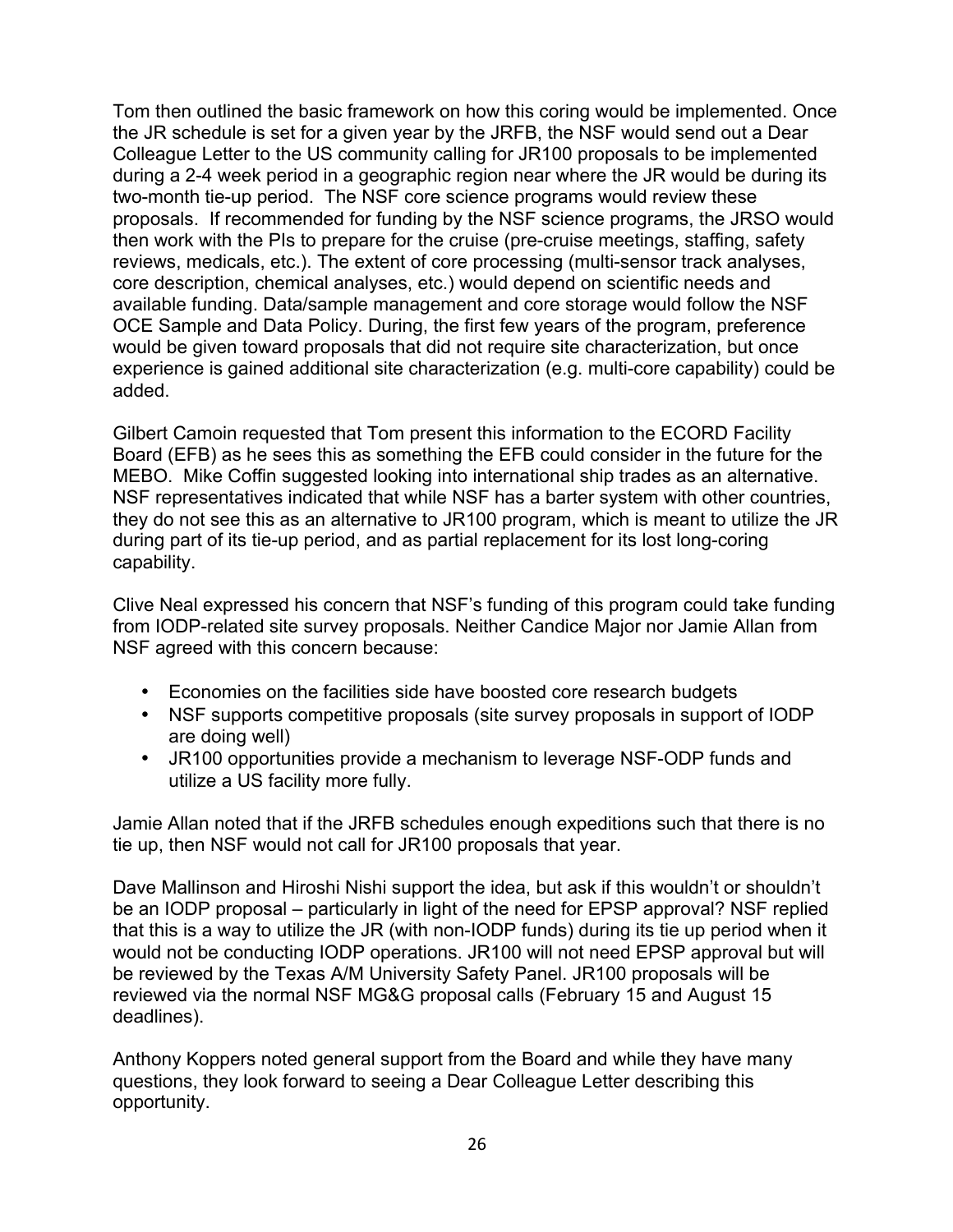**CONSENSUS STATEMENT 17:** The JRFB supports NSF's plans for the shallow JR100 coring program to be implemented during non-IODP periods, when the Facility Board's schedule for the *JOIDES Resolution* permits.

# **20. Update on Database Development and IODP Data Management**

Brad Clement provided an update of the ongoing effort to deal with post-moratorium data. While the IODP was a leader in the management of open access data, new journal data management requirements (persistent archives with a DOI) had us looking for a new data management solution.

After looking at several options, the JRSO collaborated with CSDCO (Continental Scientific Drilling Coordination Office), IEDA (Interdisciplinary Earth Data Alliance), COL (Consortium for Ocean Leadership), and NSF on a proposal (IEDA lead) that was awarded and will start in June. We agreed to collaborate by putting JR's postmoratorium data into their Open Core Data (OCD) infrastructure, making it semantically discoverable, persistent, citable (DOI) and approachable. The basic query would be all data by hole. How to deal with images is yet to be worked out. There are plans for a community workshop and it is an open system, so they welcome the community adding to the tool kit.

There is also work at University of Colorado to bring our historic data to a more permanent archive (deep archive). We used the funds remaining from the previous program, and an agreement with MEXT to store and publish the data.

Jamie Austin asked how our international partners are managing their data? Brad stated that this is a development project and if it proves useful it would accept data from anyone. Other attendees expressed their concern that going with OCD could fracture IODP results from traditional paleoceanographic databases, like the NOAA paleoclimate database or PANGEA. Brad stated that the end goal of the OCD system is to link to these other systems (PANGEA, etc.), and because OCD is developmental, it may not be the last solution. However, because the federal government requires open data access but provides no infrastructure for it, we will start with OCD, and anchor our data with the deep archive.

# **21. Update on New IODP.org Website**

Holly Given gave a brief introduction to the new IODP.org website, highlighting the content and features currently in place, and asking the attendees to look through the web site and let her know of comments or recommendations regarding content or design. She asked if the JRFB approved the switch to the new site in June to resolve current security / stability issues.

Jamie Austin suggested that the site should be the place where people rediscover the program as a program based on internationally driven science. He offered to talk to the Forum and gather suggestions from the community to make this the program portal.

Other meeting participants provided the following comments / suggestions: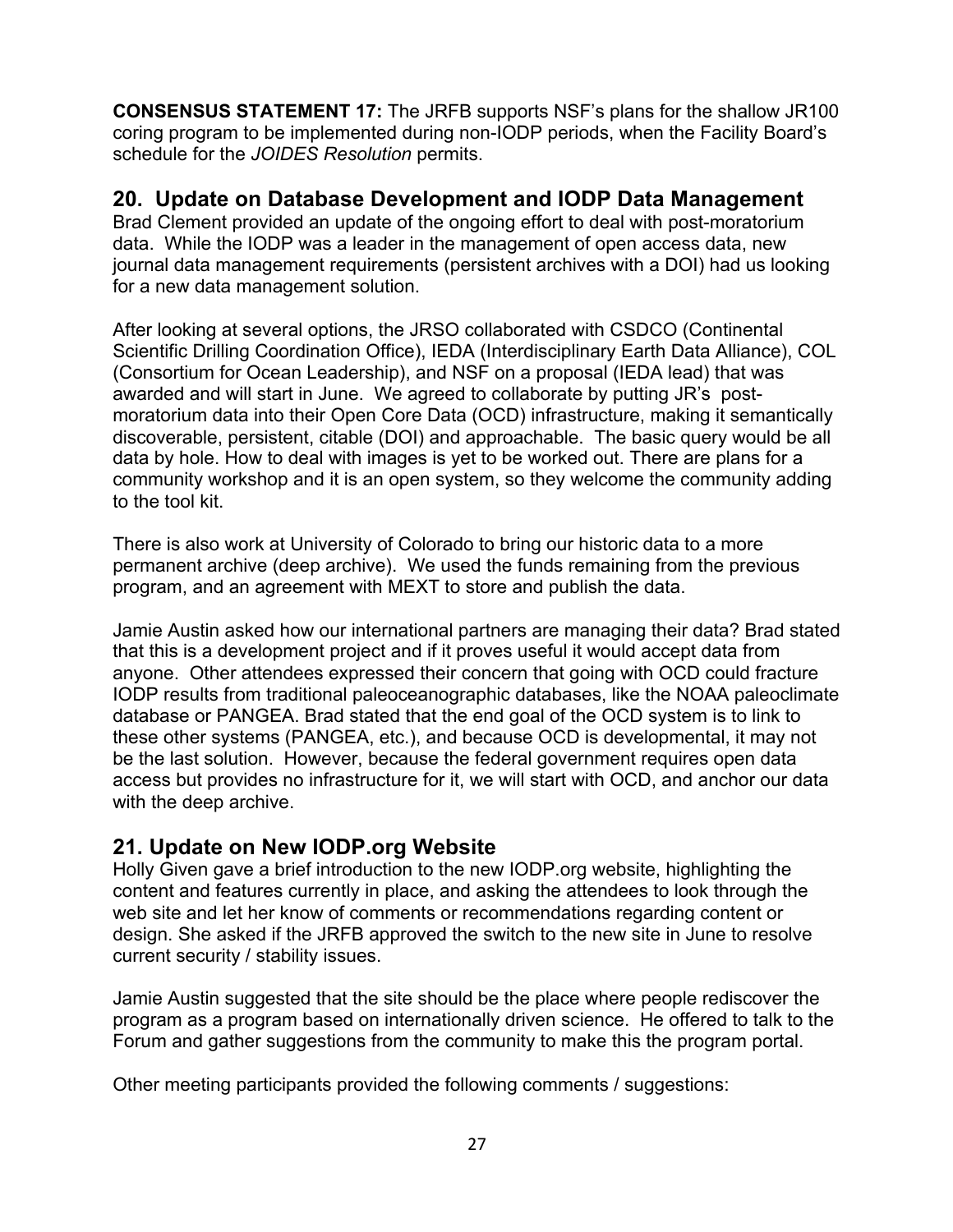- Provide a clear clickable list of participating nations
- Present current expeditions front and center on the home page
- Check the resolution on the logo as it appears blurry or fuzzy
- Add more photos on each page
- Provide an archive of historic photos
- Assure that the site is always compatible with smartphone viewing
- Add a prominent link to *Scientific Drilling*

Holly said that the SSO would look into each of these requests and address them as appropriate.

**CONSENSUS STATEMENT 18:** The JRFB is impressed with the new, simplified implementation of the IODP.org website and agrees that it should be put online by June 2016.

# **22. Improved Public Relations (PR) for IODP and JR Expeditions**

Carl Brenner provided meeting attendees with print copies of the Spring 2016 issue of *Ocean Discovery*, the USSSP's IODP newsletter, and welcomed feedback. Carl stated that, while the community called for a print version, it's also downloadable from usoceandiscovery.org, and community members will be pointed to the downloadable version via the community update email. Because creating this newsletter is labor intensive, and the USSSP doesn't have a dedicated Education and Outreach (E&O) person, the USSSP will publish this only semi-annually.

Holly Given asked what degree of engagement meeting attendees had with the publication *Scientific Drilling*? Several attendees indicated that they continued to receive and read *Scientific Drilling* and thought it, along with *Ocean Discovery,* were useful outreach tools. Other PR suggestions were:

- Continued use of the IODP.org flash box on the home page
- Articles and/or ads in *Eos*, *GSA Today,* and *AAPG Explorer* for broader audiences
- Send an email blast with what is in the news and where to find it
- A TED talk on IODP (general overview)
- The Taira International Prize promote its purpose and winners
- Promote existing YouTube channels and videos
- Promote expedition-related press and interviews
- Participate in SubReddit AMA (Ask Me Anything)

Several members noted that as an organization, we must carefully select the topics and presenters, as not everything is interesting, and not everyone is an enthusiastic and dynamic presenter. Anthony Koppers will take these suggestions and talk to the editor of *Eos* to see if he can get a timelier article to discuss the expedition schedule and the long-term vision of the ship track, perhaps something under project updates. Anthony also asked Jamie Austin to ask about E&O in the upcoming IODP Forum meeting.